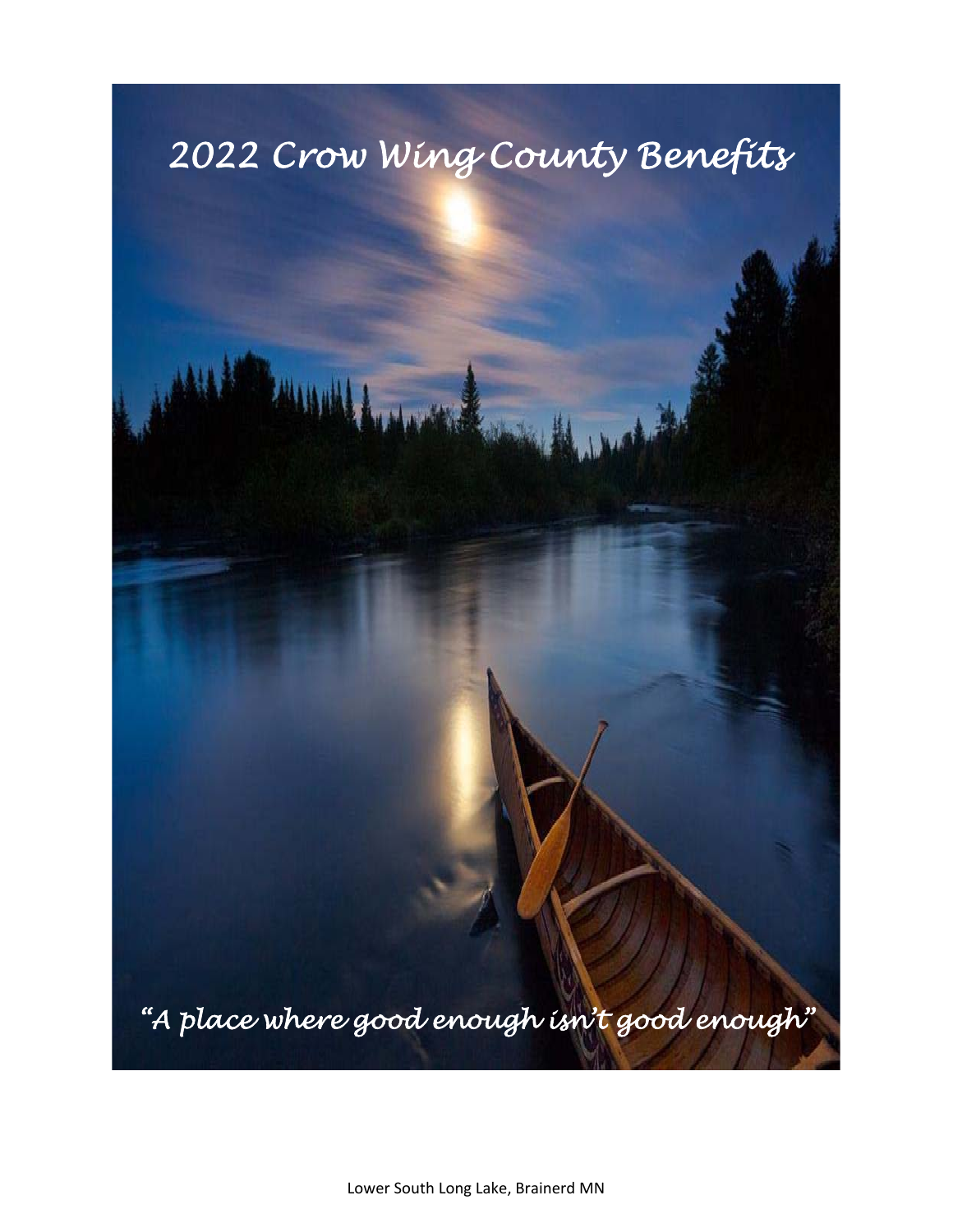## **Benefits Overview**

**Crow Wing County** is proud to offer a comprehensive benefits package to eligible, employees who work a minimum of 30 hours per week. The complete benefits package is briefly summarized in this booklet.

You share the costs of some benefits and Crow Wing County provides other benefits at no cost to you. In addition, there are voluntary benefits with reasonable group rates that you can purchase through Crow Wing County payroll deductions.

### Benefit Plans Offered

- Medical
- HSA & VEBA
- Dental
- Life Insurance/AD&D
- Voluntary Life and AD&D
- PERA Term Life
- FSA (Health and/or Dependent Care Reimbursement)
- Vision Plan
- PERA (Public Employee Retirement Association)
- Disability Insurance
- HCSP (Health Care Savings Plan)
- MN Deferred Compensation Plan (MNDCP)
- PTO (Paid Time Off)

 *<b><i>a <b> <i><b>* 

- Holidays
- Funeral Leave
- Employee Wellness/Assistance
- Other Perks

## **Eligibility**

Employees who work a minimum of 30 hours a week are eligible to enroll in benefits the first of the month after 30 days of employment. Employees are eligible to start PERA immediately.

For complete plan details:

Head over to our SharePoint site and click on the benefits tile.



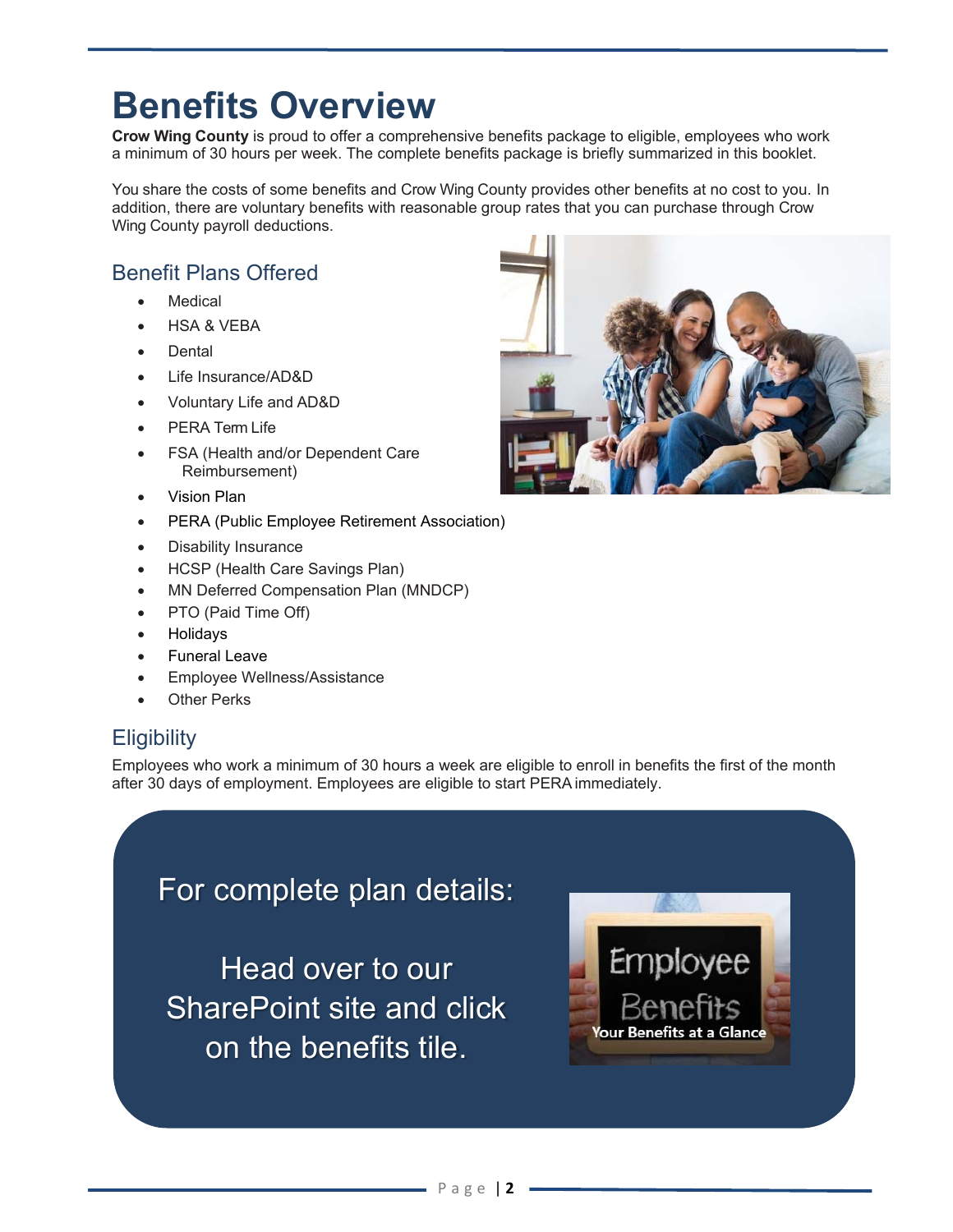# **Medical Benefits**

#### Administered by BlueCross BlueShield of Minnesota

Comprehensive and preventive healthcare coverage is important in protecting you and your family. Routine exams and regular preventive care provide an inexpensive review of your health. Small problems can potentially develop into large expenses. By identifying the problems early, often they can be treated at little cost. In case of an illness or injury, you and your family are covered with an excellent medical plan through Crow Wing County.

Log into your account at https://www.bluecrossmnonline.com/ to view plan details, claims history, and print your ID cards.

#### Plan Details

Employees may view the Summary of Benefits and Coverage (SBC) for each of the BlueCross BlueShield health insurance plan designs offered through Crow Wing County on our SharePoint site under the benefits section. Log into your online BCBS portal to access the complete Summary Plan Description (SPD).

#### Medical Plan Options

High Deductible Health Plan (HDHP) \$2800 (S) and \$5600 (F)

- Aware Network Allows access to any BCBS Provider.
- GenRX Formulary

High Deductible Health Plan (HDHP) \$3375 (S) and \$6750 (F)

- Aware Network Allows access to any BCBS Provider
- FlexRX Formulary

#### Minimum Value Plan (MVP) \$6750 (S) and \$13500 (F)

- Aware Network Allows access to any BCBS Provider
- Out of network services are covered with greater out of pocket costs. There are safeguards that treat emergency and medical needs while traveling or residing out of the area as innetwork charges.
- KeyRX Formulary
- The unique feature of this plan is the higher deductible and higher contributions to the HSA or VEBA accounts.

The above are hybrid plans which allows you the flexibility of funding your VEBA and HSA at the same time. For example, you can elect to have county contributions deposited into your VEBA account and direct your personal contributions to the HSA account. \*\*\*Funding both accounts simultaneously does limit your VEBA dollars to dental and vision only.

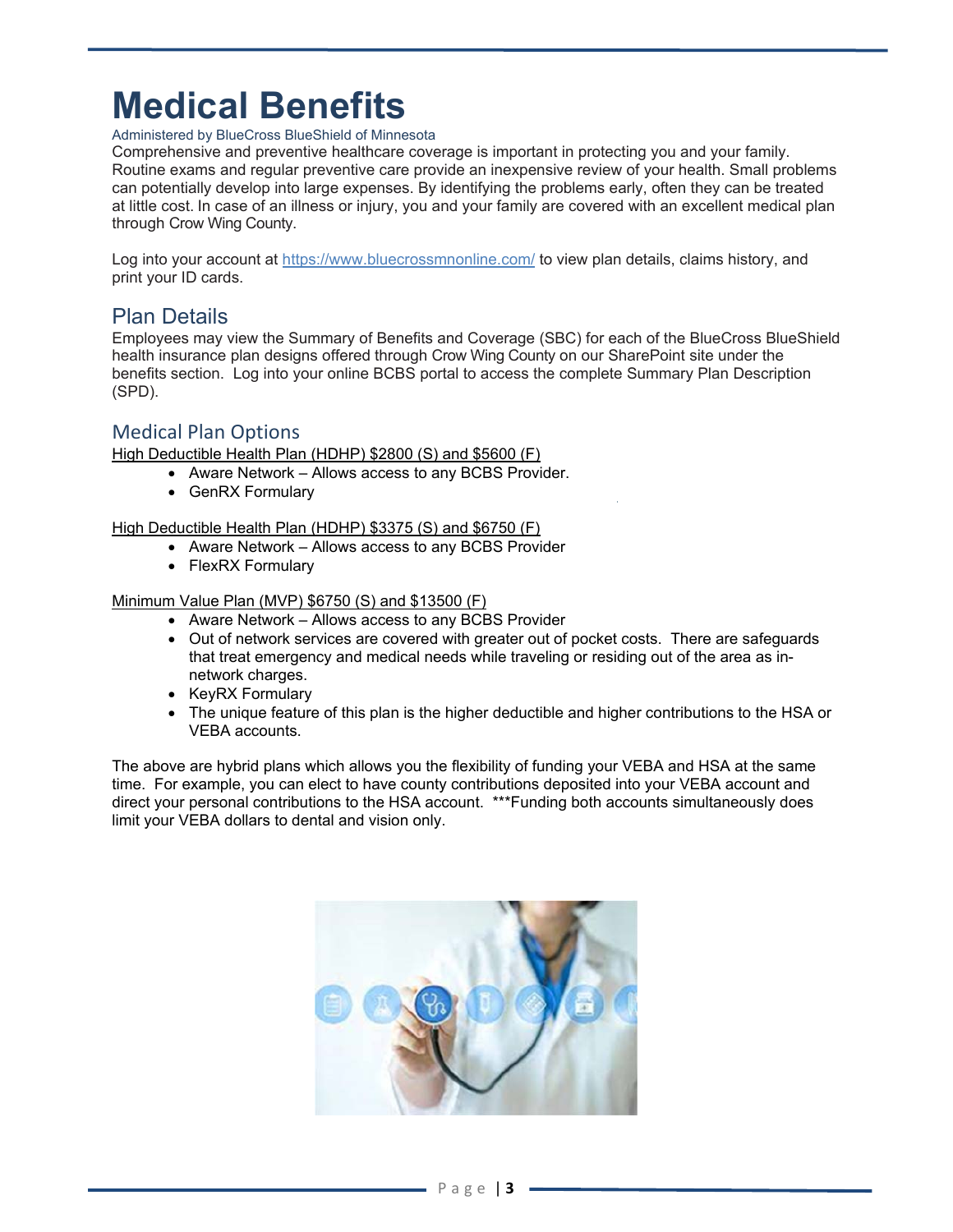## **Health Premium Rates**

The rates listed below are not inclusive of employer HSA or VEBA contributions.

|               | HDHP 2800/5600 Aware* GenRX            |                                                                 |                                                              |
|---------------|----------------------------------------|-----------------------------------------------------------------|--------------------------------------------------------------|
|               | <b>Employee Cost</b><br>per Pay Period | <b>Employer</b><br><b>Contribution per</b><br><b>Pay Period</b> | <b>Employer</b><br><b>Contribution to</b><br><b>HSA/VEBA</b> |
| <b>Single</b> | \$69.36                                | \$219.14                                                        | \$58.33                                                      |
| Single +1     | \$138.35                               | \$465.90                                                        | \$87.50                                                      |
| <b>Family</b> | \$198.33                               | \$676.67                                                        | \$116.67                                                     |

|               | HDHP 3375/6750 Aware** FlexRX                                                                                                                                             |          |          |
|---------------|---------------------------------------------------------------------------------------------------------------------------------------------------------------------------|----------|----------|
|               | <b>Employee Cost</b><br><b>Employer</b><br><b>Employer</b><br>per Pay Period<br><b>Contribution per</b><br><b>Contribution to</b><br><b>Pay Period</b><br><b>HSA/VEBA</b> |          |          |
| <b>Single</b> | \$71.76                                                                                                                                                                   | \$216.74 | \$70.32  |
| Single +1     | \$137.09                                                                                                                                                                  | \$442.91 | \$105.47 |
| <b>Family</b> | \$193.17                                                                                                                                                                  | \$632.08 | \$140.63 |

|               | Min Value Plan 6750/13500 Aware*** KeyRX                                                                                                                                  |          |          |  |
|---------------|---------------------------------------------------------------------------------------------------------------------------------------------------------------------------|----------|----------|--|
|               | <b>Employee Cost</b><br><b>Employer</b><br><b>Employer</b><br>per Pay Period<br><b>Contribution to</b><br><b>Contribution per</b><br><b>Pay Period</b><br><b>HSA/VEBA</b> |          |          |  |
| <b>Single</b> | \$77.57                                                                                                                                                                   | \$169.68 | \$140.63 |  |
| Single +1     | \$153.94                                                                                                                                                                  | \$404.81 | \$210.94 |  |
| <b>Family</b> | \$178.65                                                                                                                                                                  | \$433.35 | \$281.25 |  |

## **Dental Premium Rates**

|               | <b>Employee Cost</b><br>per Pay Period | <b>Employer Contribution</b><br>per Pay Period |
|---------------|----------------------------------------|------------------------------------------------|
| <b>Single</b> | \$4.18                                 | \$16.72                                        |
| Single +1     | \$8.15                                 | \$32.60                                        |
| <b>Family</b> | \$12.42                                | \$49.71                                        |

## **Vision Premium Rates**

|               | <b>Employee Cost</b><br><b>MONTHLY</b> |
|---------------|----------------------------------------|
| <b>Single</b> | \$5.85                                 |
| Single +1     | \$10.96                                |
| <b>Family</b> | \$16.85                                |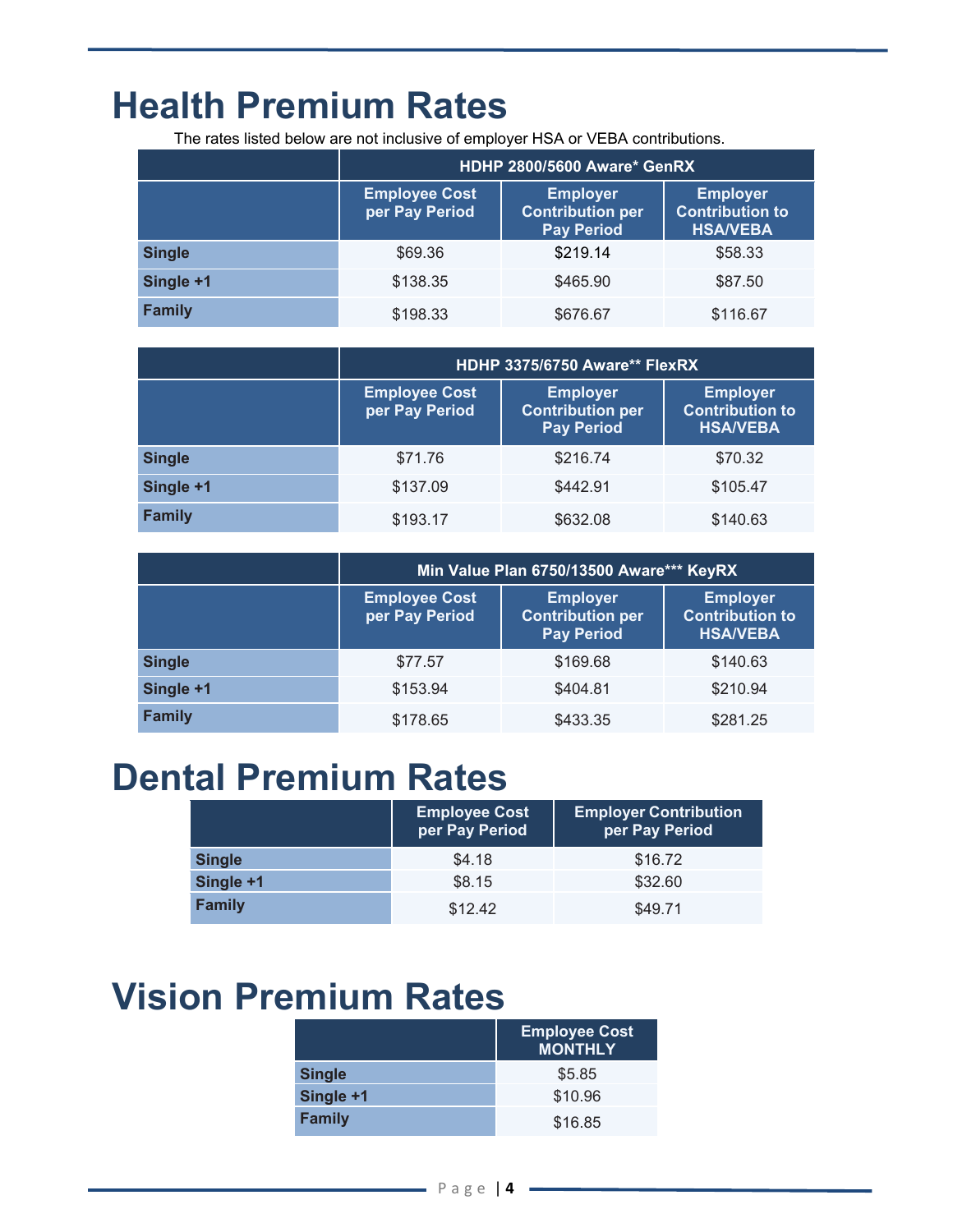## **\$2,800/\$5,600**

January 1, 2022 (updated)

|                                                  | In network* Aware                                                             | Out of network**                                                   |
|--------------------------------------------------|-------------------------------------------------------------------------------|--------------------------------------------------------------------|
| Calendar-year deductible.                        | Medical and prescriptions combined                                            |                                                                    |
| <b>No Fourth Quarter Carryover</b>               | \$2,800 individual                                                            |                                                                    |
|                                                  | \$5,600 family Embedded                                                       |                                                                    |
| <b>Coinsurance</b>                               | Deductible then 0% coinsurance                                                | Deductible then 20% coinsurance                                    |
|                                                  |                                                                               | Medical and prescription combined                                  |
| Calendar-year out-of-pocket<br>maximum           | Medical and prescription combined                                             |                                                                    |
| The in- and out-of-pocket                        | \$2,800 individual                                                            | \$3,500 individual                                                 |
| maximums cross apply                             | \$5,600 family                                                                | \$6,500 family                                                     |
|                                                  |                                                                               |                                                                    |
| Non-covered charges and charges                  |                                                                               |                                                                    |
| in excess of the allowed amount do               |                                                                               |                                                                    |
| not apply to the out-of-pocket                   |                                                                               |                                                                    |
| maximum.                                         |                                                                               |                                                                    |
| <b>Benefit payment levels</b>                    | Payment for participating network                                             | If nonparticipating provider services                              |
|                                                  | providers as described. Most                                                  | are covered, you are responsible for                               |
|                                                  | payments are based on allowed                                                 | the difference between the billed                                  |
|                                                  | amount.                                                                       | charges and allowed amount. Most                                   |
|                                                  |                                                                               | payments are based on allowed                                      |
|                                                  |                                                                               | amount.                                                            |
| <b>Preventive care</b>                           |                                                                               |                                                                    |
| •well-child care to age 6                        | 0%                                                                            | $0\%$                                                              |
| •prenatal care                                   | 0%                                                                            | $0\%$                                                              |
| •preventive medical evaluations                  | 0%                                                                            | Deductible then 20% coinsurance                                    |
| age 6 and older                                  |                                                                               |                                                                    |
| •cancer screening                                | 0%                                                                            | Deductible then 20% coinsurance                                    |
| •preventive hearing and vision                   | 0%                                                                            | Deductible then 20% coinsurance                                    |
| exams                                            |                                                                               |                                                                    |
| ·immunizations and vaccinations                  | 0%                                                                            | Deductible then 20% coinsurance                                    |
| <b>Omada®</b>                                    |                                                                               |                                                                    |
| ·diabetes and cardiovascular                     | 0%                                                                            | No coverage                                                        |
| disease (Generic Program)                        |                                                                               |                                                                    |
| <b>Physician services</b>                        | First 5 e-visits -0% coinsurance subsequent<br>Deductible then 0% coinsurance |                                                                    |
| •e-visits                                        | Deductible then 0% coinsurance                                                | Deductible then 20% coinsurance                                    |
| •retail health clinic (office visit)             | Deductible then 0% coinsurance                                                | Deductible then 20% coinsurance                                    |
| •physician office visits                         |                                                                               | Deductible then 20% coinsurance<br>Deductible then 20% coinsurance |
| •office and outpatient lab diagnostic<br>imaging | Deductible then 0% coinsurance                                                |                                                                    |
| •allergy injections and serum                    | Deductible then 0% coinsurance                                                | Deductible then 20% coinsurance                                    |
| ·Urgent care professional services               | Deductible then 0% coinsurance                                                | Deductible then 20% coinsurance                                    |
|                                                  |                                                                               |                                                                    |
|                                                  |                                                                               |                                                                    |
| Other professional services                      |                                                                               |                                                                    |
| •chiropractic manipulation (office               | Deductible then 0% coinsurance                                                | Deductible then 20% coinsurance                                    |
| visit)                                           |                                                                               |                                                                    |
| •chiropractic therapy                            | Deductible then 0% coinsurance                                                | Deductible then 20% coinsurance                                    |
| •home health care                                | Deductible then 0% coinsurance                                                | Deductible then 20% coinsurance                                    |
| •physical therapy, occupational                  | Deductible then 0% coinsurance                                                | Deductible then 20% coinsurance                                    |
| therapy, speech therapy (office                  |                                                                               |                                                                    |
| visit)                                           |                                                                               |                                                                    |
| •physical therapy, occupational                  | Deductible then 0% coinsurance                                                | Deductible then 20% coinsurance                                    |
| therapy, speech therapy (therapy)                |                                                                               |                                                                    |
| <b>Hospital inpatient services</b>               | Deductible then 0% coinsurance                                                | Deductible then 20% coinsurance                                    |
| <b>Hospital outpatient services</b>              |                                                                               |                                                                    |
| •facility lab services                           | Deductible then 0% coinsurance                                                | Deductible then 20% coinsurance                                    |
| •facility diagnostic imaging                     | Deductible then 0% coinsurance                                                | Deductible then 20% coinsurance                                    |
| •chemotherapy and radiation                      | Deductible then 0% coinsurance                                                | Deductible then 20% coinsurance                                    |
| therapy                                          |                                                                               |                                                                    |
| •scheduled outpatient surgery                    | Deductible then 0% coinsurance                                                | Deductible then 20% coinsurance                                    |
| •urgent care services (facility                  | Deductible then 0% coinsurance                                                | Deductible then 20% coinsurance                                    |
| services)                                        |                                                                               |                                                                    |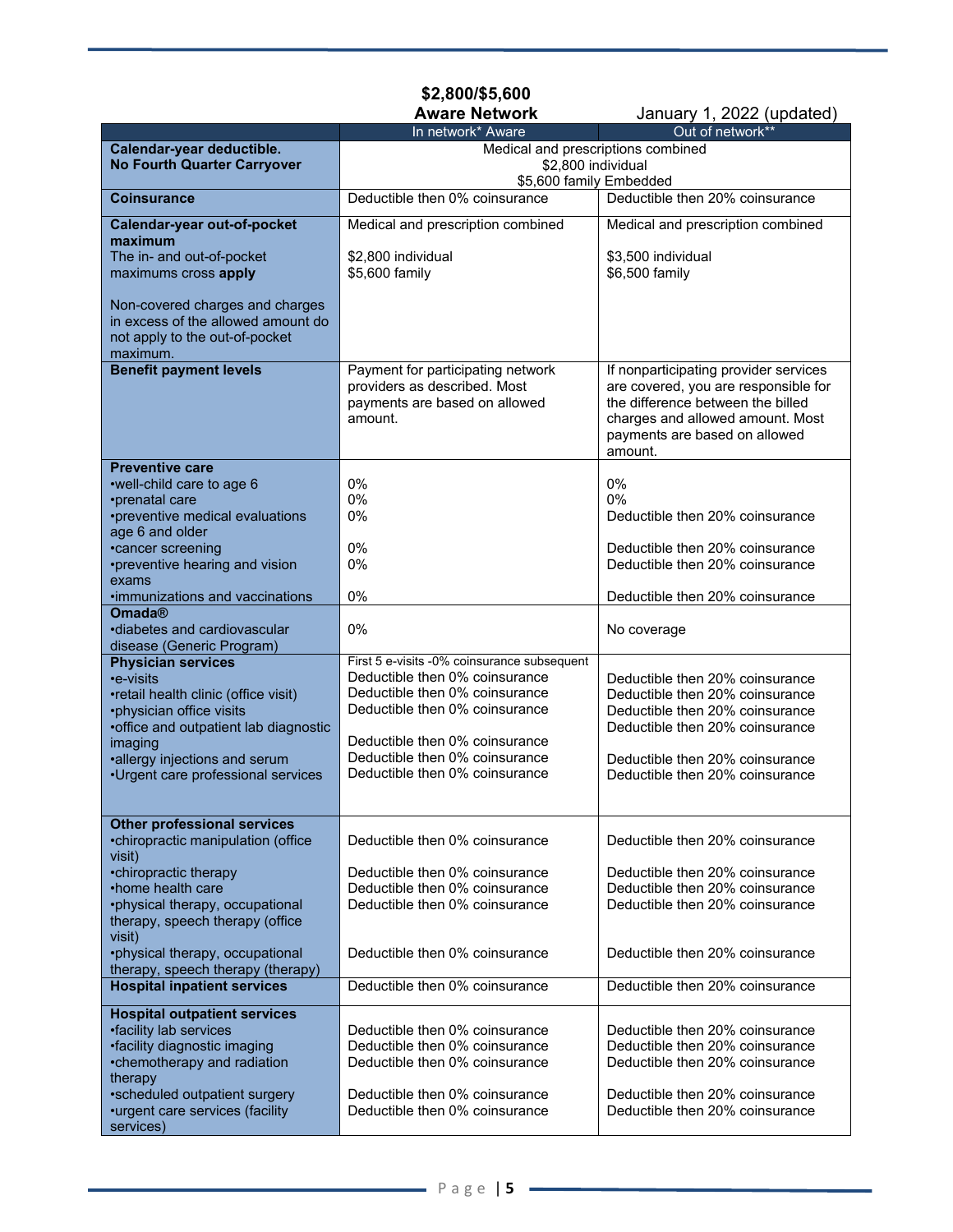| <b>Emergency care</b>                                                                                                                                              |                                                                                                                                                                                                                        |                                           |  |
|--------------------------------------------------------------------------------------------------------------------------------------------------------------------|------------------------------------------------------------------------------------------------------------------------------------------------------------------------------------------------------------------------|-------------------------------------------|--|
| •emergency room (facility charges)                                                                                                                                 | Deductible then 0% coinsurance                                                                                                                                                                                         |                                           |  |
| •professional charges                                                                                                                                              | Deductible then 0% coinsurance                                                                                                                                                                                         |                                           |  |
| •ambulance (medically necessary                                                                                                                                    | Deductible then 0% coinsurance                                                                                                                                                                                         |                                           |  |
| transport to the nearest facility                                                                                                                                  |                                                                                                                                                                                                                        |                                           |  |
| equipped to treat the condition)                                                                                                                                   |                                                                                                                                                                                                                        |                                           |  |
| <b>Durable Medical Equipment</b>                                                                                                                                   | Deductible then 0% coinsurance<br>Deductible then 20% coinsurance                                                                                                                                                      |                                           |  |
| <b>Bariatric surgery</b>                                                                                                                                           | Deductible then 0% coinsurance                                                                                                                                                                                         | Deductible then 20% coinsurance           |  |
| <b>Assisted Fertilization</b>                                                                                                                                      | Deductible then 0% coinsurance                                                                                                                                                                                         | Deductible then 20% coinsurance           |  |
| <b>Behavioral health (mental health</b>                                                                                                                            |                                                                                                                                                                                                                        |                                           |  |
| and substance abuse services)                                                                                                                                      |                                                                                                                                                                                                                        |                                           |  |
| • inpatient professional services                                                                                                                                  | Deductible then 0% coinsurance                                                                                                                                                                                         | Deductible then 20% coinsurance           |  |
| • outpatient professional services                                                                                                                                 | Deductible then 0% coinsurance                                                                                                                                                                                         | Deductible then 20% coinsurance           |  |
| (office visit)                                                                                                                                                     |                                                                                                                                                                                                                        |                                           |  |
| · outpatient hospital/facility services                                                                                                                            | Deductible then 0% coinsurance                                                                                                                                                                                         | Deductible then 20% coinsurance           |  |
| <b>Prescription drugs - Select</b>                                                                                                                                 |                                                                                                                                                                                                                        |                                           |  |
| Network retail (31-day limit)                                                                                                                                      |                                                                                                                                                                                                                        |                                           |  |
| Gen Rx preferred drug list                                                                                                                                         |                                                                                                                                                                                                                        |                                           |  |
| · closed plan design                                                                                                                                               |                                                                                                                                                                                                                        |                                           |  |
| • Preferred generic                                                                                                                                                | Deductible then 0% coinsurance                                                                                                                                                                                         | Deductible then 0% coinsurance            |  |
| • Preferred brand                                                                                                                                                  | Deductible then 0% coinsurance                                                                                                                                                                                         | Deductible then 0% coinsurance            |  |
| • Nonpreferred                                                                                                                                                     | No coverage                                                                                                                                                                                                            | No coverage                               |  |
| • 90dayRx - Mail order pharmacy<br>(90-day limit)<br>Gen Rx preferred drug list<br>• Closed plan design<br>• preferred generic<br>• preferred brand                | Deductible then 0% coinsurance<br>Deductible then 0% coinsurance                                                                                                                                                       | No coverage<br>No coverage                |  |
| • Nonpreferred                                                                                                                                                     | No coverage                                                                                                                                                                                                            | No coverage                               |  |
| • 90dayRx - Retail pharmacy (90-<br>day limit)<br>Gen Rx preferred drug list<br>• Closed plan design<br>• preferred generic<br>• preferred brand<br>• Nonpreferred | Deductible then 0% coinsurance<br>Deductible then 0% coinsurance<br>No coverage                                                                                                                                        | No coverage<br>No coverage<br>No coverage |  |
|                                                                                                                                                                    | 90dayRx applies to participating retail and/or mail service pharmacy only.                                                                                                                                             |                                           |  |
|                                                                                                                                                                    |                                                                                                                                                                                                                        |                                           |  |
|                                                                                                                                                                    | Identified specialty drugs purchased through a specialty pharmacy network<br>supplier are eligible for coverage (no coverage for specialty drugs purchased<br>through a nonparticipating specialty pharmacy supplier). |                                           |  |
|                                                                                                                                                                    | The patient will pay the difference if a brand-name drug is selected when a<br>generic drug is available.                                                                                                              |                                           |  |
|                                                                                                                                                                    | The drug list uses a step therapy program. Sign in at bluecrossmnonline.com<br>and select "Prescriptions," then see "frequently asked questions."                                                                      |                                           |  |

Your out-of-pocket costs depend on the network status of your provider. To check status, call Blue Cross customer service or visit **bluecrossmnonline.com**.

**\*Lowest out-of-pocket costs**: in-network providers

**Highest out-of-pocket costs**: out-of-network **nonparticipating** providers (You are responsible for the difference between Blue Cross' allowed amount and the amount billed by nonparticipating providers. This is in addition to any applicable deductible, copay or coinsurance. Benefit payments are calculated on Blue Cross' allowed amount, which is typically lower than the amount billed by the provider.)

This is only a summary. Read your benefit booklet for more information about what is and isn't covered. Services that aren't covered include those that are cosmetic, investigative, not medically necessary or covered by workers' compensation or no-fault insurance

For more information, visit **bluecrossmnonline.com** or call Blue Cross customer service at the number on the back of your member ID card. The Omada program is from Omada Health, Inc., an independent company providing digital intensive behavioral counseling program.

**Embedded deductible –** The plan begins paying benefits that require cost sharing for the first family member who meets the individual deductible. The family deductible must then be met by one or more of the remaining family members and then the plan pays benefits for all covered family members.

\*\*The inclusion of coverage for five free e-visits for H SA plans will be contingent upon the current HSA telehealth exception being extended or being made permanent through additional legislation. The current HSA exception in the CARES ACT is set to expire on 12/31/2021.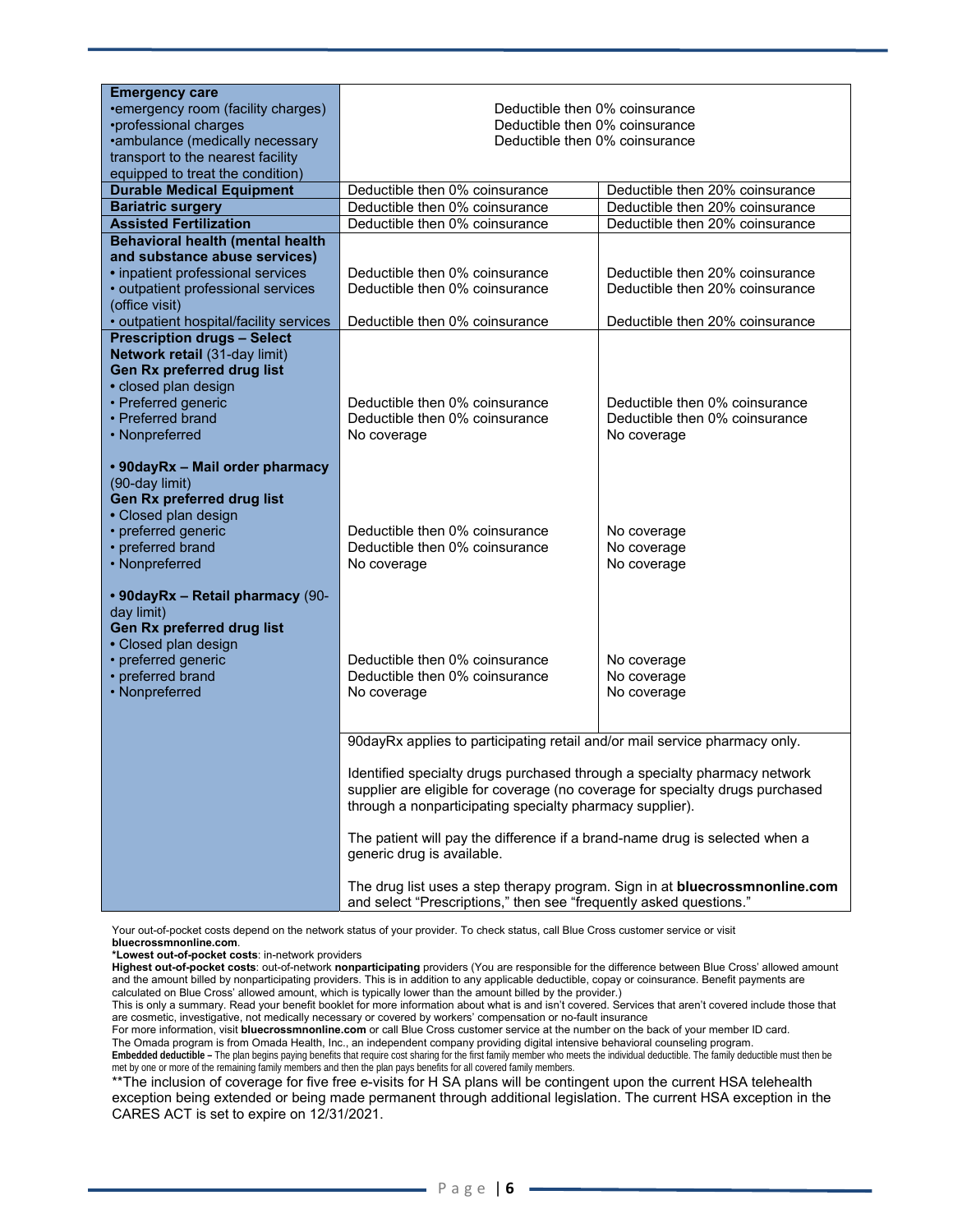## **\$3,375/\$6,750**

January 1, 2022 (updated)

|                                                            | In network* Aware                 | Out of network**                      |
|------------------------------------------------------------|-----------------------------------|---------------------------------------|
| Calendar-year deductible.                                  | Medical and prescription combined |                                       |
| <b>No Fourth Quarter Carryover</b>                         | \$3,375 individual                |                                       |
|                                                            | \$6,750 family Embedded           |                                       |
| <b>Coinsurance</b>                                         | Deductible then 0% coinsurance    | Deductible then 20% coinsurance       |
| Calendar-year out-of-pocket                                |                                   |                                       |
| maximum                                                    | Medical and prescription combined |                                       |
| The in and out of network out-of-                          |                                   |                                       |
| pocket maximums cross apply.                               | \$3,375 individual                | \$3,750 individual                    |
|                                                            | \$6,750 family                    | \$7,000 family                        |
| Non-covered charges and charges                            |                                   |                                       |
| in excess of the allowed amount do                         |                                   |                                       |
| not apply to the out-of-pocket                             |                                   |                                       |
| maximum.                                                   |                                   |                                       |
| <b>Benefit payment levels</b>                              | Payment for participating network | If nonparticipating provider services |
|                                                            | providers as described. Most      | are covered, you are responsible for  |
|                                                            | payments are based on allowed     | the difference between the billed     |
|                                                            | amount.                           | charges and allowed amount. Most      |
|                                                            |                                   | payments are based on allowed         |
|                                                            |                                   | amount.                               |
| <b>Preventive care</b>                                     |                                   |                                       |
| •well-child care to age 6                                  | 0%                                | 0%                                    |
| •prenatal care                                             | 0%                                | $0\%$                                 |
| •preventive medical evaluations                            | $0\%$                             | Deductible then 20% coinsurance       |
| age 6 and older                                            |                                   |                                       |
| •cancer screening                                          | 0%                                | Deductible then 20% coinsurance       |
| •preventive hearing and vision                             | $0\%$                             | Deductible then 20% coinsurance       |
|                                                            |                                   |                                       |
| exams                                                      |                                   |                                       |
| ·immunizations and vaccinations<br><b>Omada®</b>           | 0%                                | Deductible then 20% coinsurance       |
|                                                            | 0%                                |                                       |
| •diabetes (Type 2 program)<br>·diabetes and cardiovascular | 0%                                | No coverage                           |
|                                                            |                                   | No coverage                           |
| disease prevention (generic                                |                                   |                                       |
| program)<br><b>Physician services</b>                      | First 5 e-visits 0%, subsequent   |                                       |
| •e-visits                                                  | Deductible then 0% coinsurance    | Deductible then 20% coinsurance       |
| •retail health clinic (office visit)                       | Deductible then 0% coinsurance    | Deductible then 20% coinsurance       |
| •physician office visit                                    | Deductible then 0% coinsurance    | Deductible then 20% coinsurance       |
| •office and outpatient lab diagnostic                      | Deductible then 0% coinsurance    | Deductible then 20% coinsurance       |
| imaging                                                    |                                   |                                       |
| ·allergy injections and serum                              | Deductible then 0% coinsurance    | Deductible then 20% coinsurance       |
| •urgent care professional services                         | Deductible then 0% coinsurance    | Deductible then 20% coinsurance       |
|                                                            |                                   |                                       |
| <b>Other professional services</b>                         |                                   |                                       |
| •chiropractic manipulation                                 | Deductible then 0% coinsurance    | Deductible then 20% coinsurance       |
| •chiropractic therapy                                      | Deductible then 0% coinsurance    | Deductible then 20% coinsurance       |
| •home health care                                          | Deductible then 0% coinsurance    | Deductible then 20% coinsurance       |
| •physical therapy, occupational                            | Deductible then 0% coinsurance    | Deductible then 20% coinsurance       |
| therapy, speech therapy (office                            |                                   |                                       |
| visit)                                                     |                                   |                                       |
| •physical therapy, occupational                            | Deductible then 0% coinsurance    | Deductible then 20% coinsurance       |
| therapy, speech therapy (therapy)                          |                                   |                                       |
| <b>Hospital inpatient services</b>                         | Deductible then 0% coinsurance    | Deductible then 20% coinsurance       |
|                                                            |                                   |                                       |
| <b>Hospital outpatient services</b>                        |                                   |                                       |
| •facility diagnostic imaging                               | Deductible then 0% coinsurance    | Deductible then 20% coinsurance       |
| •facility lab services                                     | Deductible then 0% coinsurance    | Deductible then 20% coinsurance       |
| •chemotherapy and radiation                                | Deductible then 0% coinsurance    | Deductible then 20% coinsurance       |
| therapy                                                    |                                   |                                       |
| •physical, occupational and speech                         | Deductible then 0% coinsurance    | Deductible then 20% coinsurance       |
| therapy                                                    |                                   |                                       |
| •scheduled outpatient surgery                              | Deductible then 0% coinsurance    | Deductible then 20% coinsurance       |
| •urgent care (facility services)                           | Deductible then 0% coinsurance    | Deductible then 20% coinsurance       |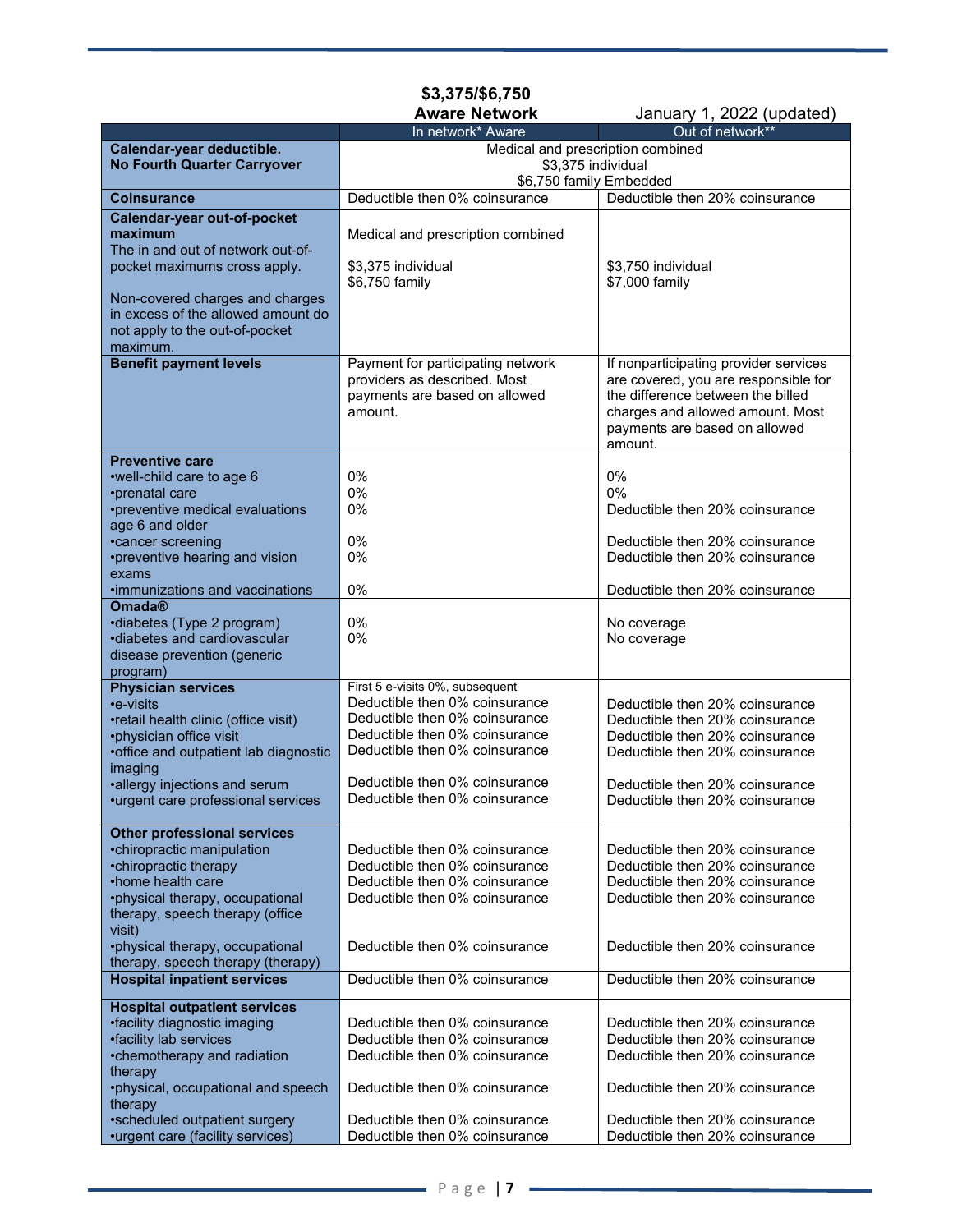| <b>Emergency care</b>                             |                                                                                                                                           |                                 |  |
|---------------------------------------------------|-------------------------------------------------------------------------------------------------------------------------------------------|---------------------------------|--|
| •emergency room (facility charges)                | Deductible then 0% coinsurance                                                                                                            |                                 |  |
| •professional charges                             | Deductible then 0% coinsurance                                                                                                            |                                 |  |
| •ambulance (medically necessary                   | Deductible then 0% coinsurance                                                                                                            |                                 |  |
| transport to the nearest facility                 |                                                                                                                                           |                                 |  |
| equipped to treat the condition)                  |                                                                                                                                           |                                 |  |
| <b>Durable medical equipment</b>                  | Deductible then 0% coinsurance                                                                                                            | Deductible then 20% coinsurance |  |
| <b>Bariatric surgery</b>                          | Deductible then 0% coinsurance                                                                                                            | Deductible then 20% coinsurance |  |
| <b>Assisted Fertilization</b>                     | Deductible then 0% coinsurance                                                                                                            | Deductible then 20% coinsurance |  |
| <b>Behavioral health (mental health</b>           |                                                                                                                                           |                                 |  |
| and substance abuse services)                     |                                                                                                                                           |                                 |  |
| • inpatient professional services                 | Deductible then 0% coinsurance                                                                                                            | Deductible then 20% coinsurance |  |
| • outpatient professional services                | Deductible then 0% coinsurance                                                                                                            | Deductible then 20% coinsurance |  |
| • outpatient hospital/facility services           | Deductible then 0% coinsurance                                                                                                            | Deductible then 20% coinsurance |  |
| <b>Prescription drugs - Select</b>                |                                                                                                                                           |                                 |  |
| Network retail (31-day limit)                     |                                                                                                                                           |                                 |  |
| Flex Rx preferred drug list                       |                                                                                                                                           |                                 |  |
| · closed plan design                              |                                                                                                                                           |                                 |  |
| • preferred generic                               | Deductible then 0% coinsurance                                                                                                            | Deductible then 20% coinsurance |  |
| • preferred brand                                 | Deductible then 0% coinsurance                                                                                                            | Deductible then 20% coinsurance |  |
| • Nonpreferred                                    | No coverage                                                                                                                               | No coverage                     |  |
|                                                   |                                                                                                                                           |                                 |  |
| • Specialty Preferred Drug List                   |                                                                                                                                           |                                 |  |
|                                                   | Deductible then 100% coinsurance                                                                                                          | No coverage                     |  |
| • 90dayRx - Mail order pharmacy<br>(90-day limit) |                                                                                                                                           |                                 |  |
| Flex Rx preferred drug list                       |                                                                                                                                           |                                 |  |
| • Closed plan design                              |                                                                                                                                           |                                 |  |
| • preferred generic                               | Deductible then 0% coinsurance                                                                                                            | No coverage                     |  |
| • preferred brand                                 | Deductible then 0% coinsurance                                                                                                            | No coverage                     |  |
| • Nonpreferred                                    | No coverage                                                                                                                               | No coverage                     |  |
|                                                   |                                                                                                                                           |                                 |  |
| • 90dayRx - Retail pharmacy (90-                  |                                                                                                                                           |                                 |  |
| day limit)                                        |                                                                                                                                           |                                 |  |
| Flex Rx preferred drug list                       |                                                                                                                                           |                                 |  |
| • Closed plan design                              |                                                                                                                                           |                                 |  |
| • preferred generic                               | Deductible then 0% coinsurance                                                                                                            | No coverage                     |  |
| • preferred brand                                 | Deductible then 0% coinsurance                                                                                                            | No coverage                     |  |
| • Nonpreferred                                    | No coverage                                                                                                                               | No coverage                     |  |
|                                                   |                                                                                                                                           |                                 |  |
|                                                   | 90dayRx applies to participating retail and/or mail service pharmacy only.                                                                |                                 |  |
|                                                   |                                                                                                                                           |                                 |  |
|                                                   | Identified specialty drugs purchased through a specialty pharmacy network                                                                 |                                 |  |
|                                                   | supplier are eligible for coverage (no coverage for specialty drugs purchased<br>through a nonparticipating specialty pharmacy supplier). |                                 |  |
|                                                   |                                                                                                                                           |                                 |  |
|                                                   | The patient will pay the difference if a brand-name drug is selected when a                                                               |                                 |  |
|                                                   | generic drug is available.                                                                                                                |                                 |  |
|                                                   |                                                                                                                                           |                                 |  |
|                                                   | The drug list uses a step therapy program. Sign in at bluecrossmnonline.com                                                               |                                 |  |
|                                                   | and select "Prescriptions," then see "frequently asked questions."                                                                        |                                 |  |
|                                                   | Your out-of-pocket costs depend on the network status of your provider. To check status, call Blue Cross customer service or visit        |                                 |  |

**bluecrossmnonline.com**.

**\*Lowest out-of-pocket costs**: in-network providers

**Highest out-of-pocket costs**: out-of-network **nonparticipating** providers (You are responsible for the difference between Blue Cross' allowed amount and the amount billed by nonparticipating providers. This is in addition to any applicable deductible, copay or coinsurance. Benefit payments are calculated on Blue Cross' allowed amount, which is typically lower than the amount billed by the provider.)

This is only a summary. Read your benefit booklet for more information about what is and isn't covered. Services that aren't covered include those that are cosmetic, investigative, not medically necessary or covered by workers' compensation or no-fault insurance

For more information, visit **bluecrossmnonline.com** or call Blue Cross customer service at the number on the back of your member ID card. The Omada program is from Omada Health, Inc., an independent company providing digital intensive behavioral counseling program.

**Embedded deductible –** The plan begins paying benefits that require cost sharing for the first family member who meets the individual

deductible. The family deductible must then be met by one or more of the remaining family members and then the plan pays benefits for all covered family members.

\*\*The inclusion of coverage for five free e-visits for H SA plans will be contingent upon the current H S A telehealth exception being extended or being made permanent through additional legislation. The current H S A exception in the CARES ACT is set to expire on 12/31/2021.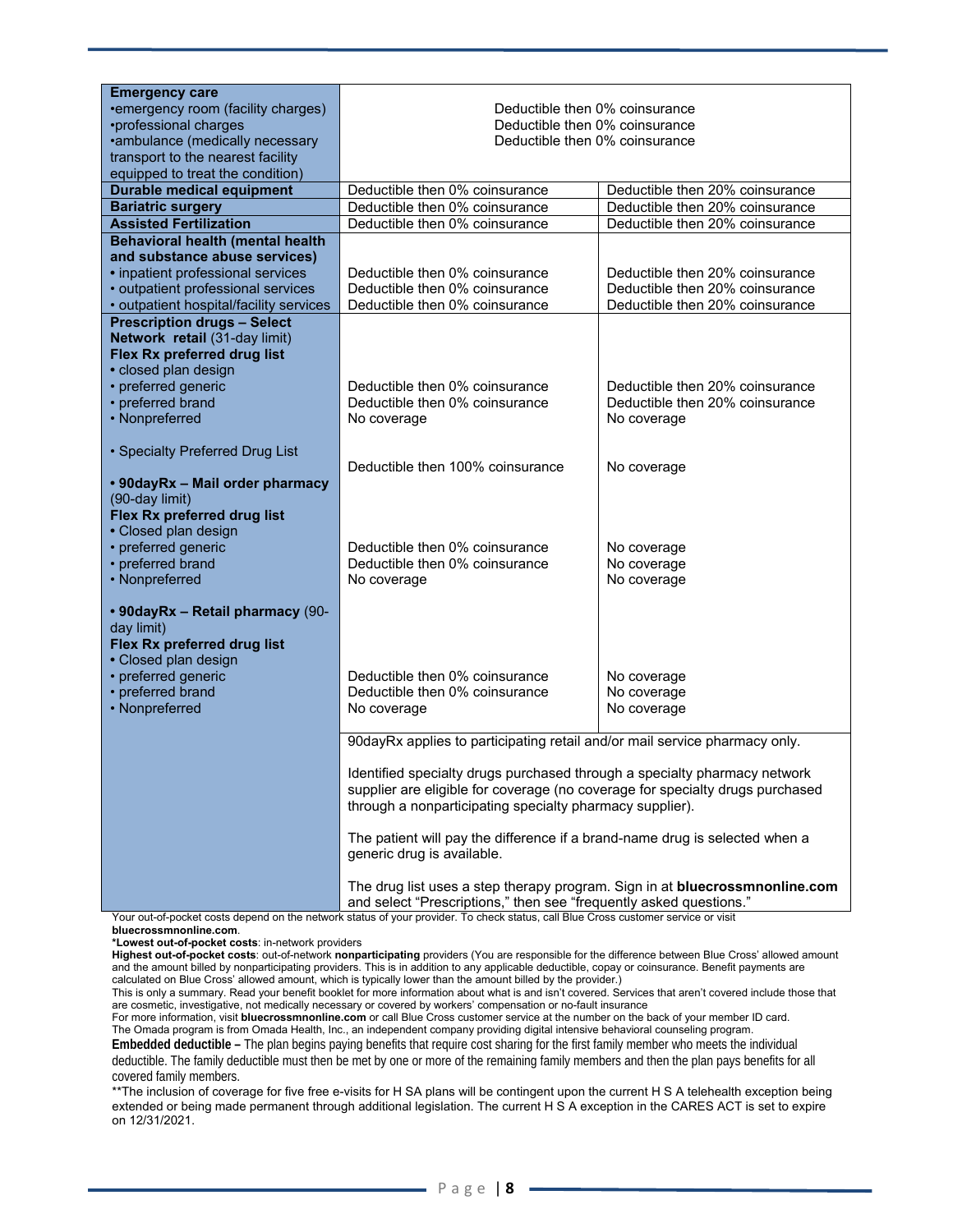## **\$6,750/\$13,500**

**January 1, 2022 (updated)** 

|                                         | In Network                        | $\frac{1}{2}$<br>Out of Network       |
|-----------------------------------------|-----------------------------------|---------------------------------------|
|                                         |                                   |                                       |
| Calendar-year deductible.               | \$6.750 individual                | \$13,500 individual                   |
| <b>No Fourth Quarter Carryover</b>      | \$13,500 family                   | \$27,000 family                       |
| <b>Coinsurance (what the member</b>     | Deductible then 0%                | Deductible then 50% coinsurance       |
| pays)                                   |                                   |                                       |
| Calendar-year out-of-pocket             |                                   |                                       |
| maximum                                 | \$6,750 individual                | \$20,250 individual                   |
| The in- and out-of-pocket               | \$13,500 family                   | \$40,500 family                       |
| maximums accumulate separately.         |                                   |                                       |
|                                         |                                   |                                       |
| Non-covered charges and charges         |                                   |                                       |
| in excess of the allowed amount do      |                                   |                                       |
| not apply to the out-of-pocket          |                                   |                                       |
| maximum.                                |                                   |                                       |
|                                         |                                   |                                       |
| <b>Benefit payment levels</b>           | Payment for participating network | If nonparticipating provider services |
|                                         | providers as described. Most      | are covered, you are responsible for  |
|                                         | payments are based on allowed     | the difference between the billed     |
|                                         | amount.                           | charges and allowed amount. Most      |
|                                         |                                   | payments are based on allowed         |
|                                         |                                   | amount.                               |
| <b>Preventive care</b>                  |                                   |                                       |
| •well-child care to age 6               | 0%                                | 0%                                    |
| •prenatal care                          | 0%                                | 0%                                    |
| •preventive medical evaluations         | 0%                                | Deductible then 50% coinsurance       |
| age 6 and older                         |                                   |                                       |
| •cancer screening                       | 0%                                | Deductible then 50% coinsurance       |
| •preventive hearing and vision          | 0%                                | Deductible then 50% coinsurance       |
| exams                                   |                                   |                                       |
| .immunizations and vaccinations         | 0%                                | Deductible then 50% coinsurance       |
|                                         |                                   |                                       |
| <b>Omada®</b>                           |                                   |                                       |
| •diabetes                               | 0%                                | No coverage                           |
| ·diabetes and cardiovascular            | 0%                                | No coverage                           |
| disease                                 |                                   |                                       |
|                                         | First 5 e-visits 0%, subsequent   |                                       |
| <b>Physician services</b><br>•e-visits  | Deductible then 0% coinsurance    | Deductible then 50% coinsurance       |
|                                         |                                   |                                       |
| ·in-hospital medical visits             | Deductible then 0% coinsurance    | Deductible then 50% coinsurance       |
| *surgery and anesthesia                 | Deductible then 0% coinsurance    | Deductible then 50% coinsurance       |
| •professional lab services              | Deductible then 0% coinsurance    | Deductible then 50% coinsurance       |
| •office visits due to illness or injury | Deductible then 0% coinsurance    | Deductible then 50% coinsurance       |
| •urgent care (clinic-based)             | Deductible then 0% coinsurance    | Deductible then 50% coinsurance       |
| •retail health clinic                   | Deductible then 0% coinsurance    | Deductible then 50% coinsurance       |
| •professional diagnostic imaging        | Deductible then 0% coinsurance    | Deductible then 50% coinsurance       |
| •allergy injections and serum           | Deductible then 0% coinsurance    | Deductible then 50% coinsurance       |
| <b>Other professional services</b>      |                                   |                                       |
| •chiropractic manipulation              | Deductible then 0% coinsurance    | Deductible then 50% coinsurance       |
| •chiropractic therapy                   | Deductible then 0% coinsurance    | Deductible then 50% coinsurance       |
| •home health care                       | Deductible then 0% coinsurance    | Deductible then 50% coinsurance       |
| •physical therapy, occupational         | Deductible then 0% coinsurance    | Deductible then 50% coinsurance       |
| therapy, speech therapy (office         |                                   |                                       |
|                                         |                                   |                                       |
| visit)                                  |                                   | Deductible then 50% coinsurance       |
| *physical therapy, occupational         | Deductible then 0% coinsurance    |                                       |
| therapy, speech therapy (therapy)       |                                   |                                       |
| <b>Inpatient hospital services</b>      | Deductible then 0% coinsurance    | Deductible then 50% coinsurance       |
| <b>Outpatient hospital services</b>     |                                   |                                       |
| •facility diagnostic imaging            | Deductible then 0% coinsurance    | Deductible then 50% coinsurance       |
| ·facility lab services                  | Deductible then 0% coinsurance    | Deductible then 50% coinsurance       |
| •chemotherapy and radiation             | Deductible then 0% coinsurance    | Deductible then 50% coinsurance       |
| therapy                                 |                                   |                                       |
| •physical, occupational and speech      | Deductible then 0% coinsurance    | Deductible then 50% coinsurance       |
| therapy                                 |                                   |                                       |
| •scheduled outpatient surgery           | Deductible then 0% coinsurance    | Deductible then 50% coinsurance       |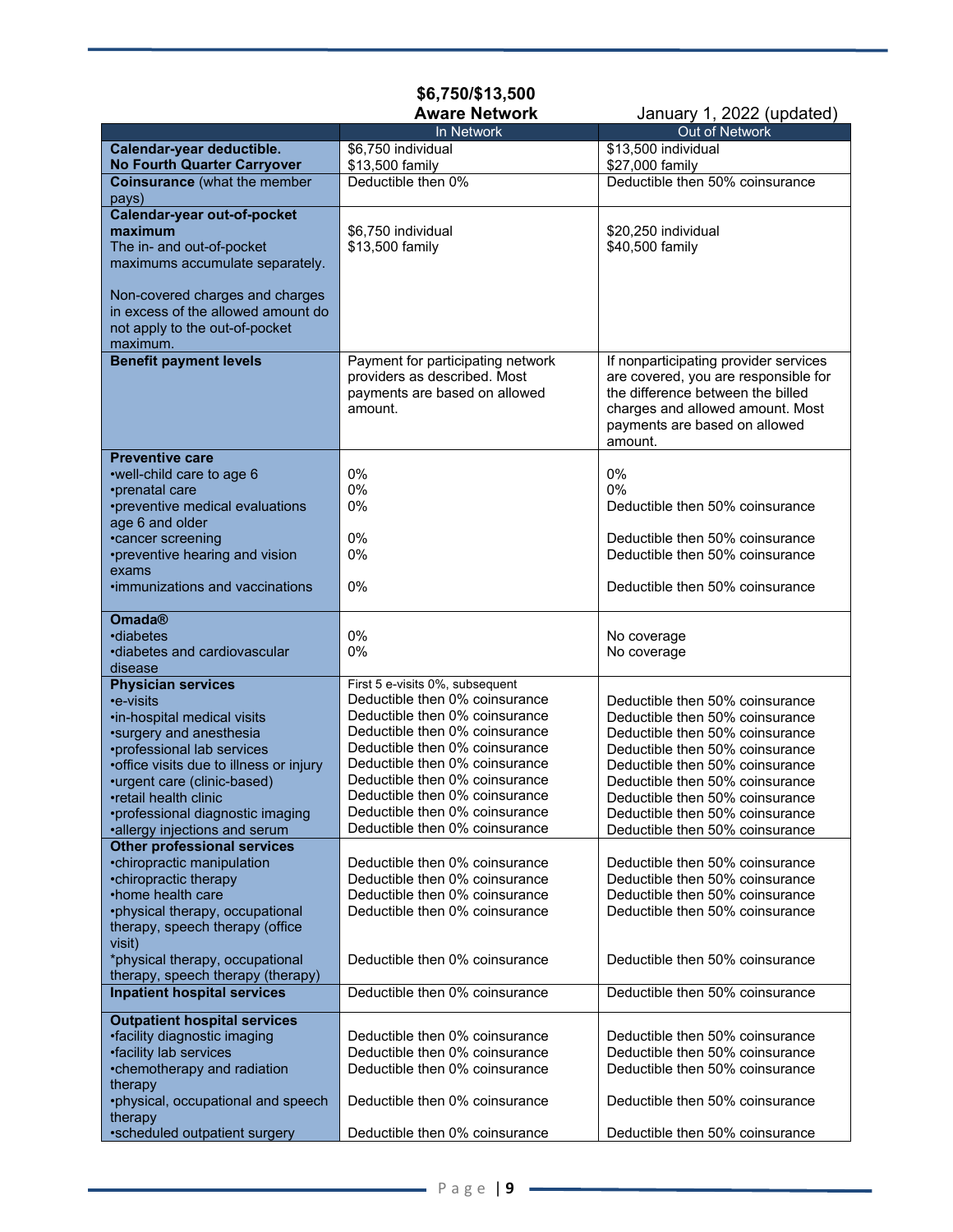| •urgent care (hospital-based)                                                                                                                                                                     | Deductible then 0% coinsurance                                                                                                                                                                                                                                                                                                                                                                                                                                                                                                                          | Deductible then 50% coinsurance                                                                       |  |
|---------------------------------------------------------------------------------------------------------------------------------------------------------------------------------------------------|---------------------------------------------------------------------------------------------------------------------------------------------------------------------------------------------------------------------------------------------------------------------------------------------------------------------------------------------------------------------------------------------------------------------------------------------------------------------------------------------------------------------------------------------------------|-------------------------------------------------------------------------------------------------------|--|
| <b>Emergency care</b><br>•emergency room<br>•physician charges<br>·ambulance (medically necessary<br>transport to the nearest facility<br>equipped to treat the condition)                        | Deductible then 0% coinsurance<br>Deductible then 0% coinsurance<br>Deductible then 0% coinsurance                                                                                                                                                                                                                                                                                                                                                                                                                                                      |                                                                                                       |  |
| <b>Durable Medical Equipment</b>                                                                                                                                                                  | Deductible then 0% coinsurance                                                                                                                                                                                                                                                                                                                                                                                                                                                                                                                          | Deductible then 50% coinsurance                                                                       |  |
| <b>Bariatric surgery</b>                                                                                                                                                                          | No coverage                                                                                                                                                                                                                                                                                                                                                                                                                                                                                                                                             |                                                                                                       |  |
| <b>Assisted Fertilization</b>                                                                                                                                                                     | No coverage                                                                                                                                                                                                                                                                                                                                                                                                                                                                                                                                             |                                                                                                       |  |
| <b>Behavioral health (mental health</b><br>and substance abuse services)<br>• inpatient professional services<br>• outpatient services (office visits)<br>• outpatient hospital/facility services | Deductible then 0% coinsurance<br>Deductible then 0% coinsurance<br>Deductible then 0% coinsurance                                                                                                                                                                                                                                                                                                                                                                                                                                                      | Deductible then 50% coinsurance<br>Deductible then 50% coinsurance<br>Deductible then 50% coinsurance |  |
| <b>Prescription drugs - Essential</b><br>Network retail (31-day limit)<br>KeyRx preferred drug list<br>· closed plan design<br>$\cdot$ Tier 1<br>• Tier 2<br>$\cdot$ Tier 3<br>• Tier 4           | Deductible then 0% coinsurance                                                                                                                                                                                                                                                                                                                                                                                                                                                                                                                          | No coverage                                                                                           |  |
| <b>Specialty Drugs</b><br>$\cdot$ Tier 1<br>$\cdot$ Tier 2<br>• Tier 3<br>$\cdot$ Tier 4                                                                                                          | Deductible then 0% coinsurance                                                                                                                                                                                                                                                                                                                                                                                                                                                                                                                          | No coverage                                                                                           |  |
| • 90dayRx - Mail order pharmacy<br>(90-day limit)<br>KeyRx preferred drug list<br>• Closed plan design<br>$\cdot$ Tier 1<br>$\cdot$ Tier 2<br>$\boldsymbol{\cdot}$ Tier 3<br>$\cdot$ Tier 4       | Deductible then 0% coinsurance                                                                                                                                                                                                                                                                                                                                                                                                                                                                                                                          | No coverage                                                                                           |  |
| • 90dayRx - Retail pharmacy (90-<br>day limit)<br>KeyRx preferred drug list<br>• Tier 1                                                                                                           | Deductible then 0% coinsurance                                                                                                                                                                                                                                                                                                                                                                                                                                                                                                                          | No coverage                                                                                           |  |
| $\cdot$ Tier 2<br>$\cdot$ Tier 3<br>$\boldsymbol{\cdot}$ Tier 4                                                                                                                                   | 90dayRx applies to participating retail and/or mail service pharmacy only.<br>Identified specialty drugs purchased through a specialty pharmacy network<br>supplier are eligible for coverage (no coverage for specialty drugs purchased<br>through a nonparticipating specialty pharmacy supplier).<br>The patient will pay the difference if a brand-name drug is selected when a<br>generic drug is available.<br>Your out of pocket costs depend on the petwork status of your provider. To check status, call Blue Cross customer service or visit |                                                                                                       |  |

ur out-of-pocket costs depend on the network status of your provider. To check status, call Blue Cross customer service or visit **bluecrossmnonline.com**.

**\*Lowest out-of-pocket costs**: in-network providers

**Highest out-of-pocket costs**: out-of-network **nonparticipating** providers (You are responsible for the difference between Blue Cross' allowed amount and the amount billed by nonparticipating providers. This is in addition to any applicable deductible, copay or coinsurance. Benefit payments are calculated on Blue Cross' allowed amount, which is typically lower than the amount billed by the provider.) This is only a summary. Read your benefit booklet for more information about what is and isn't covered. Services that aren't covered include those that are cosmetic, investigative, not medically necessary or covered by workers' compensation or no-fault insurance. For more information, visit **bluecrossmnonline.com** or call Blue Cross customer service at the number on the back of your member ID card.

The Omada program is from Omada Health, Inc., an independent company providing digital intensive behavioral counseling program. **Embedded deductible –** The plan begins paying benefits that require cost sharing for the first family member who meets the individual deductible. The family deductible must then be met by one or more of the remaining family members and then the plan pays benefits for all covered family members.

\*\*The inclusion of coverage for five free e-visits for H SA plans will be contingent upon the current H S A telehealth exception being extended or being made permanent through additional legislation. The current H S A exception in the CARES ACT is set to expire on 12/31/2021.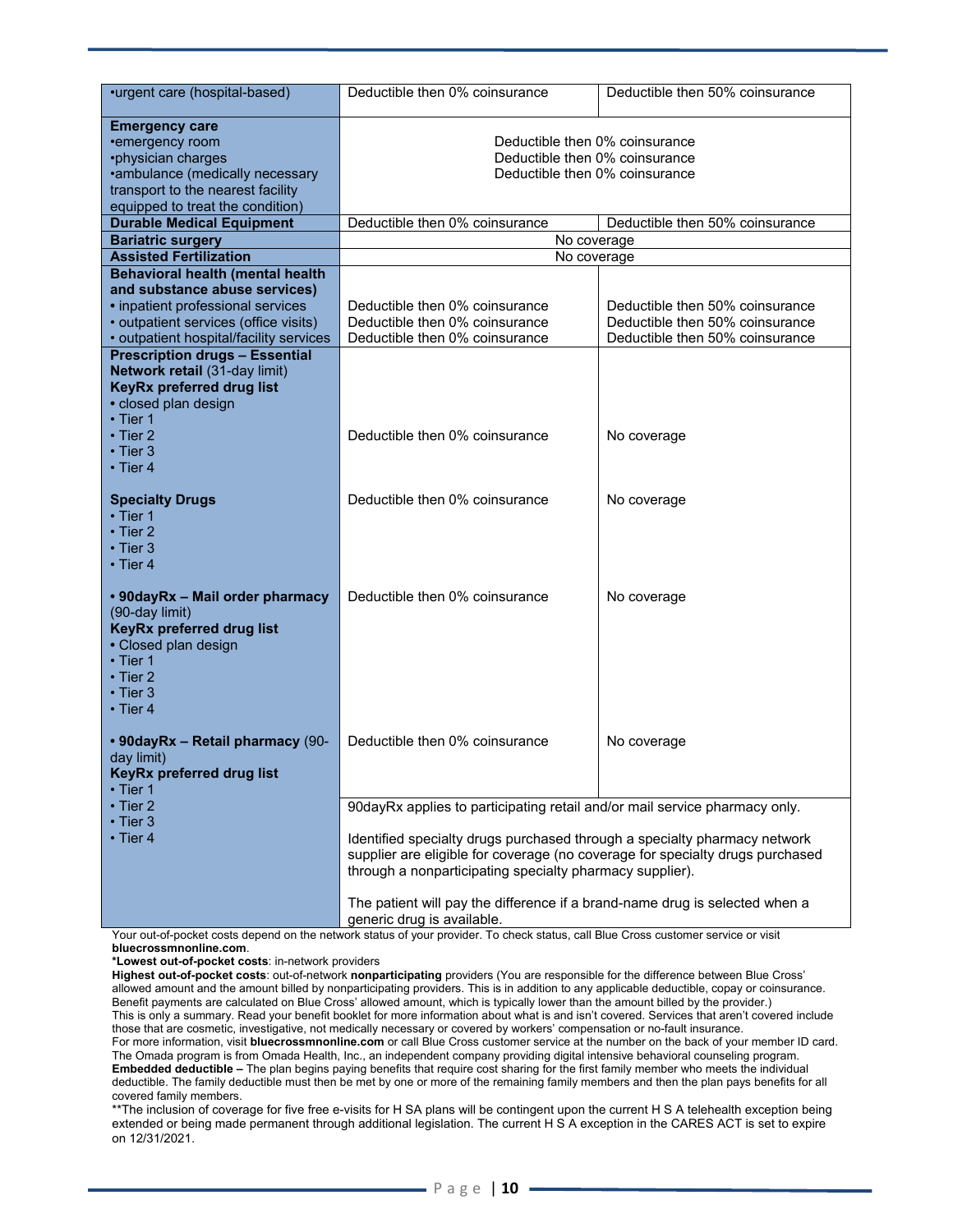# **How You Can Help Reduce Premiums**

Claims are the #1 factor in rising premium costs. As consumers of our healthcare costs there are different ways we can help manage these costs and help reduce our premiums.

### Prescription Drugs

- Mail Order Prescriptions through Prime Mail are often less expensive.
- Talk to your physician about generic alternatives.
- Shop around prescription med costs vary by pharmacy. Visit www.primetherapeutics.com to find the lowest cost pharmacy.

### Doctor on Demand

• Blue Cross and Blue Shield of Minnesota provides live doctor visits using video or text chat. Available 24/7, 365 days a year, this service is only \$44 per regular medical visit. Doctors are able to diagnose and prescribe medication if needed. Setup your account by visiting www.DoctorOnDemand.com/bluecrossmn. Access future visits online or by downloading the app.

### Convenient Care

 Located in Baxter and Brainerd Cub Foods. Treat common, minor injuries and illnesses including bladder infections, bronchitis, cough/cold, pink eye, sinus infections and more.

### Urgent Care

• An emergency room visit is costly and perhaps you can have your injury/illness treated at urgent care for less cost and less wait time.

# **Health Savings Account (HSA)**

#### Administered by Further

HSA contributions are from pretax dollars. For 2022, the maximum contributions into the HSA as established by the US Department of Treasury are:

- \$3,650 single coverage
- \$7,300 family coverage

Employees age 55 and older who are covered by one of the high deductible health plans can make additional catch-up contributions of up to \$1,000 each year until they enroll in Medicare.

## HSA Contributions—Who is Eligible?

Employee must be enrolled in the HDHP Employee cannot be:

- Covered by other non-qualified HDHP including traditional health plans, FSA, HRA, or spouse's health and/or FSA plans
- Enrolled in Medicare
- Claimed as a dependent on another's tax return
- Covered under TRICARE.

Health FSA coverage is allowed if:

- Limited to dental or vision, or
- Pays only after minimum HDHP deductible is satisfied

### **Withdrawals**

Withdrawals for qualified expenses are tax-free

- May be reimbursed for expenses for yourself, spouse and tax dependents
- Do not need to submit proof of eligible expenses at time of withdrawal
- Keep receipts in case of audit
- File form 8889 with your income tax returns

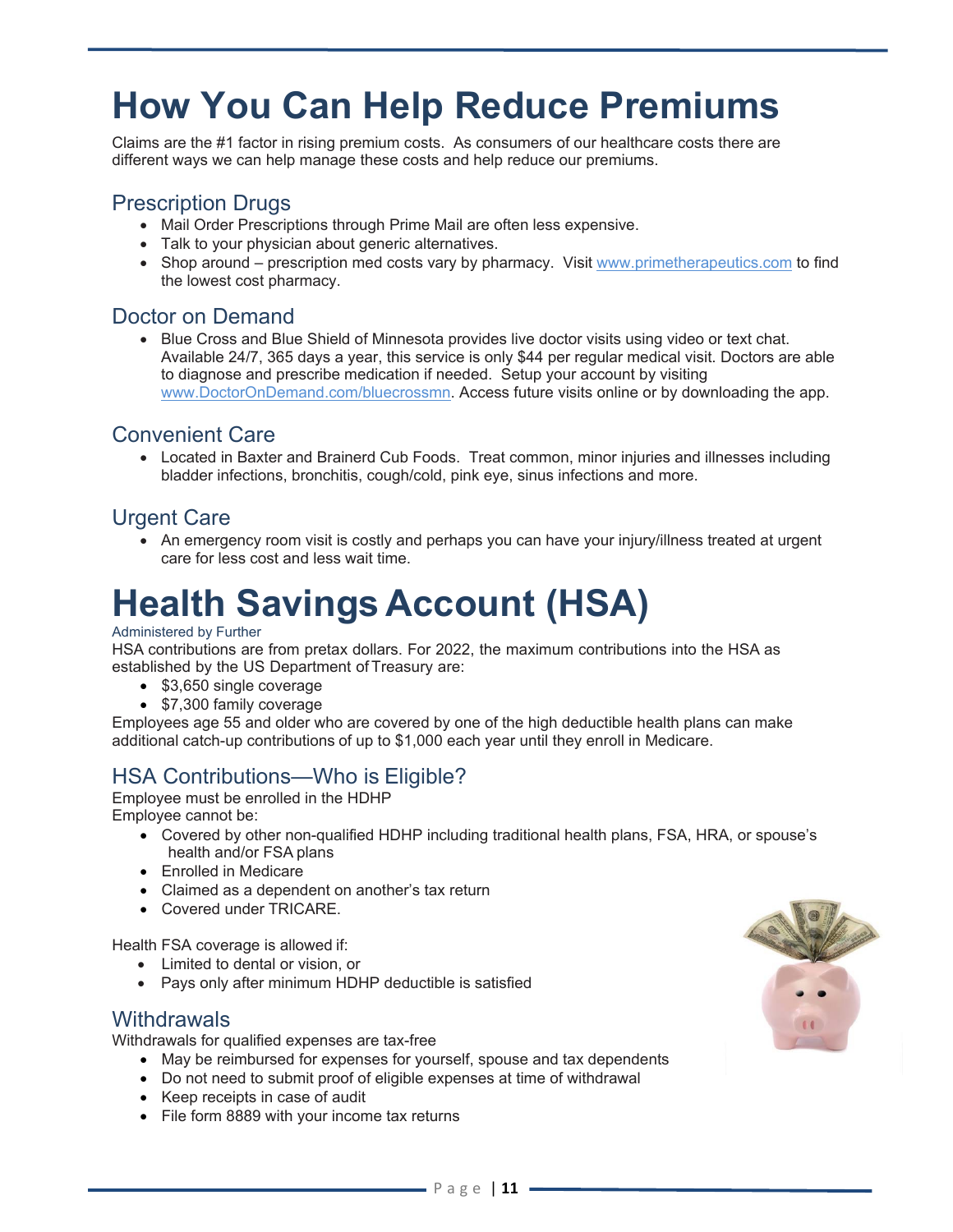Withdrawals for non-qualified expenses are taxable and subject to 20% penalty. No penalty if:

- Account holder has turned 65
- Account holder becomes disabled
- Upon account holder's death

#### **Investments**

The money you contribute to your health savings account grows and earns interest at rate(s) established by your HSA plan type. But it's possible to grow your money even more by investing your HSA funds in either a Basic Investment Account or a Schwab Health Savings Brokerage Account. When your account Base Balance exceeds \$1,000, you have the option to activate a Basic Investment Account. This account gives you access to mutual funds from the Schwab's Mutual Fund OneSource Service. You also have access to online resources and tools through the Further investment site at www.hellofurther.com.

### How to Access Your Account Information

- Visit www.hellofurther.com
- Download the app (Further Mobile)
- Visit www.bluecrossmnonline.com



# **Voluntary Employee Beneficiary Association (VEBA)**

#### Administered by Further

A VEBA can be used to help pay for eligible expenses as well as help save for medical expenses in retirement. Employers contribute money to a trust on behalf of their employees. Employees are not able to contribute additional dollars into their VEBA account.

### VEBA Contributions—Who is Eligible?

Employee must be enrolled in the HDHP

### **Withdrawals**

Withdrawals for qualified expenses are tax-free

- May be reimbursed for expenses for yourself, spouse and dependents
- May need to submit proof of eligible expenses at time of withdrawal
- Keep receipts in case of audit
- If actively putting money into HSA, VEBA is limited to dental and vision only.

#### **Investments**

When your account Base Balance exceeds \$1,000, you have the option to activate a Basic Investment Account. This account gives you access to mutual funds from the Schwab's Mutual Fund OneSource Service. You also have access to online resources and tools through the Further investment site. Investment accounts are self-directed and self-managed. This means you decide whether and when to invest, select the mutual funds you'd like to invest in, and decide how much to invest. If you need help with this process, you have access to online resources and tools through the Schwab site accessible from your VEBA account at www.hellofurther.com.

#### How to Access Your Account Information

- Visit www.hellofurther.com
- Download the app (Further Mobile)
- Visit www.bluecrossmnonline.com

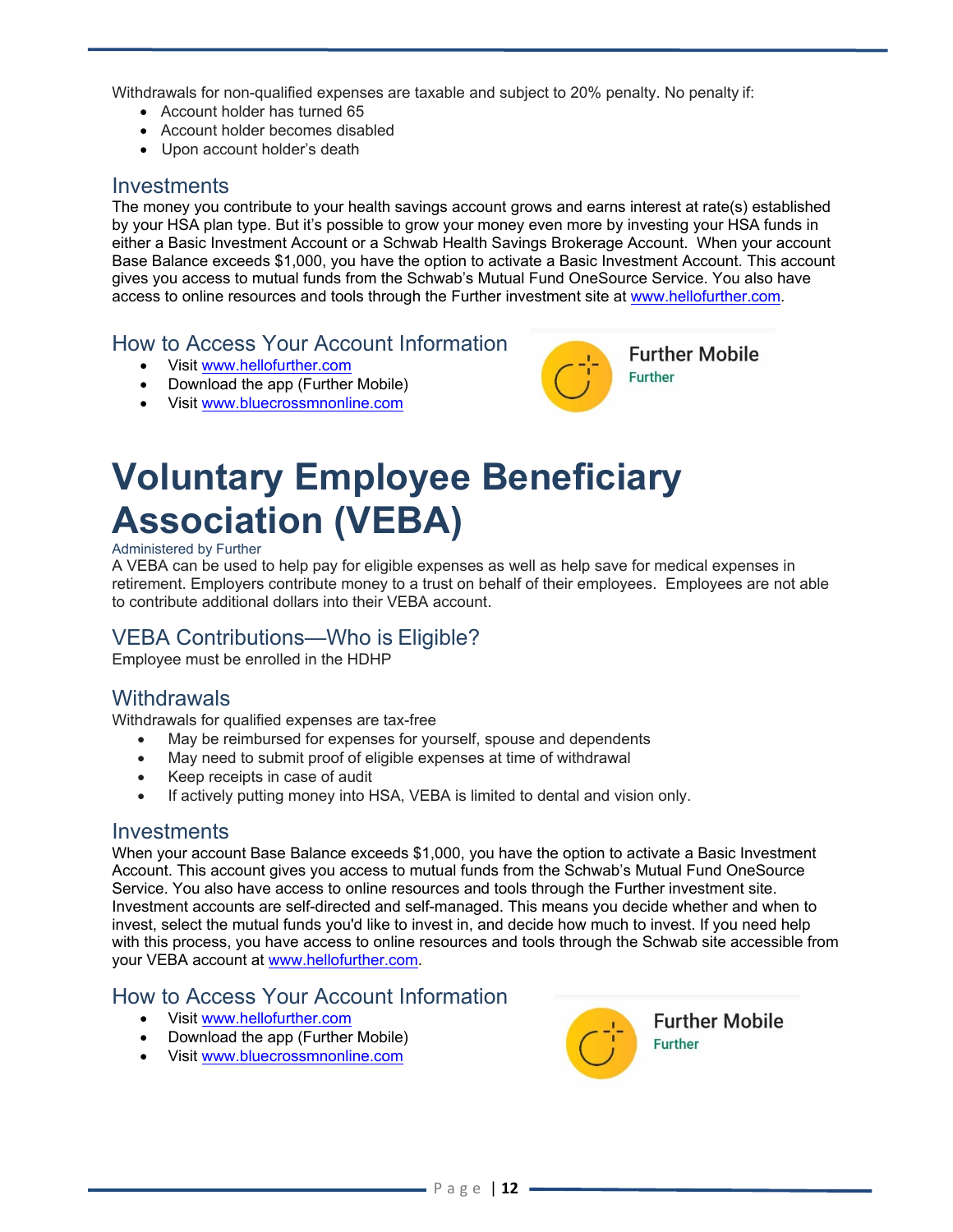# **Dental Benefits**

#### Administered by Delta Dental

Good oral care enhances overall physical health, appearance and mental well-being. Keep your teeth healthy and your smile bright with the Crow Wing County dental benefit plan. Problems with the teeth and gums are common and easily treated health problems.

This is a summary of benefits only and does not guarantee coverage. For a complete list of covered services and limitations/exclusions, please refer to the Dental Benefit Plan Summary located on SharePoint or visit www.deltadentalmn.org for more information.

| <b>Delta Dental Plan</b>                                                                                                                                                                                  |                    |                        |                                 |  |
|-----------------------------------------------------------------------------------------------------------------------------------------------------------------------------------------------------------|--------------------|------------------------|---------------------------------|--|
| SINGLE: Employee: \$4.18 Per Pay/Employer: \$16.72 Per Pay SINGLE+1: \$8.15 Per Pay/Employer: \$32.60 Per Pay<br>FAMILY: Employee: \$12.42 Per Pay/Employer: \$49.71 Per Pay                              |                    |                        |                                 |  |
| <b>Service &amp; Description</b>                                                                                                                                                                          | <b>PPO Network</b> | <b>Premier Network</b> | <b>Non-Participating</b>        |  |
| <b>Diagnostic &amp; Preventive Services</b><br>Exams & cleanings, x-rays, fluoride<br>treatments, space maintainers                                                                                       | 100%               | 100%                   | 100% of maximum allowable fee** |  |
| <b>Basic Services</b><br>Emergency treatment for relief of<br>pain, sealants amalgam restorations<br>(silver fillings) and composite resin<br>restorations (white fillings) on anterior<br>(front) teeth. | 80%                | 80%                    | 80% of maximum allowable fee**  |  |
| <b>Endodontics</b><br>Pulpotomies on primary teeth for<br>dependent children, root canal<br>therapy on permanent teeth                                                                                    | 80%                | 80%                    | 80% of maximum allowable fee**  |  |
| <b>Periodontics</b><br>Surgical/Nonsurgical periodontics                                                                                                                                                  | 80%                | 80%                    | 80% of maximum allowable fee**  |  |
| <b>Oral Surgery</b><br>Surgical/Nonsurgical extractions, all other<br>oral surgery                                                                                                                        | 80%                | 80%                    | 80% of maximum allowable fee**  |  |
| <b>Major Restorative</b><br>Crowns and composite resin<br>restorations (white fillings) on<br>posterior (back) teeth                                                                                      | 50%                | 50%                    | 50% of maximum allowable fee**  |  |
| <b>Prosthetic Repairs and</b><br><b>Adjustments</b><br>Denture adjustments and repairs,<br>bridge repair                                                                                                  | 50%                | 50%                    | 50% of maximum allowable fee**  |  |
| <b>Prosthetics</b><br>Dentures (full and partial), bridges                                                                                                                                                | 50%                | 50%                    | 50% of maximum allowable fee**  |  |
| <b>Orthodontics</b><br>Treatment for the prevention/<br>correction of malocclusion.<br>Available for dependent children only,<br>age 8 up to age 19                                                       | 50%                | 50%                    | 50% of maximum allowable fee**  |  |
| <b>Deductible</b><br>Per person/per family (calendar year)<br>No deductible for diagnostic and<br>preventive services or orthodontics                                                                     | \$50/\$150         | \$50/\$150             | \$50/\$150                      |  |
| <b>Calendar Year Plan Maximum</b><br>Per person                                                                                                                                                           | \$1,000            | \$1,000                | \$1,000                         |  |
| <b>Lifetime Ortho Maximum</b><br>Per covered person                                                                                                                                                       | \$1,000            | \$1,000                | \$1,000                         |  |
| <b>Eligible Dependents</b><br>Spouse and dependent children up to age 26.                                                                                                                                 |                    |                        |                                 |  |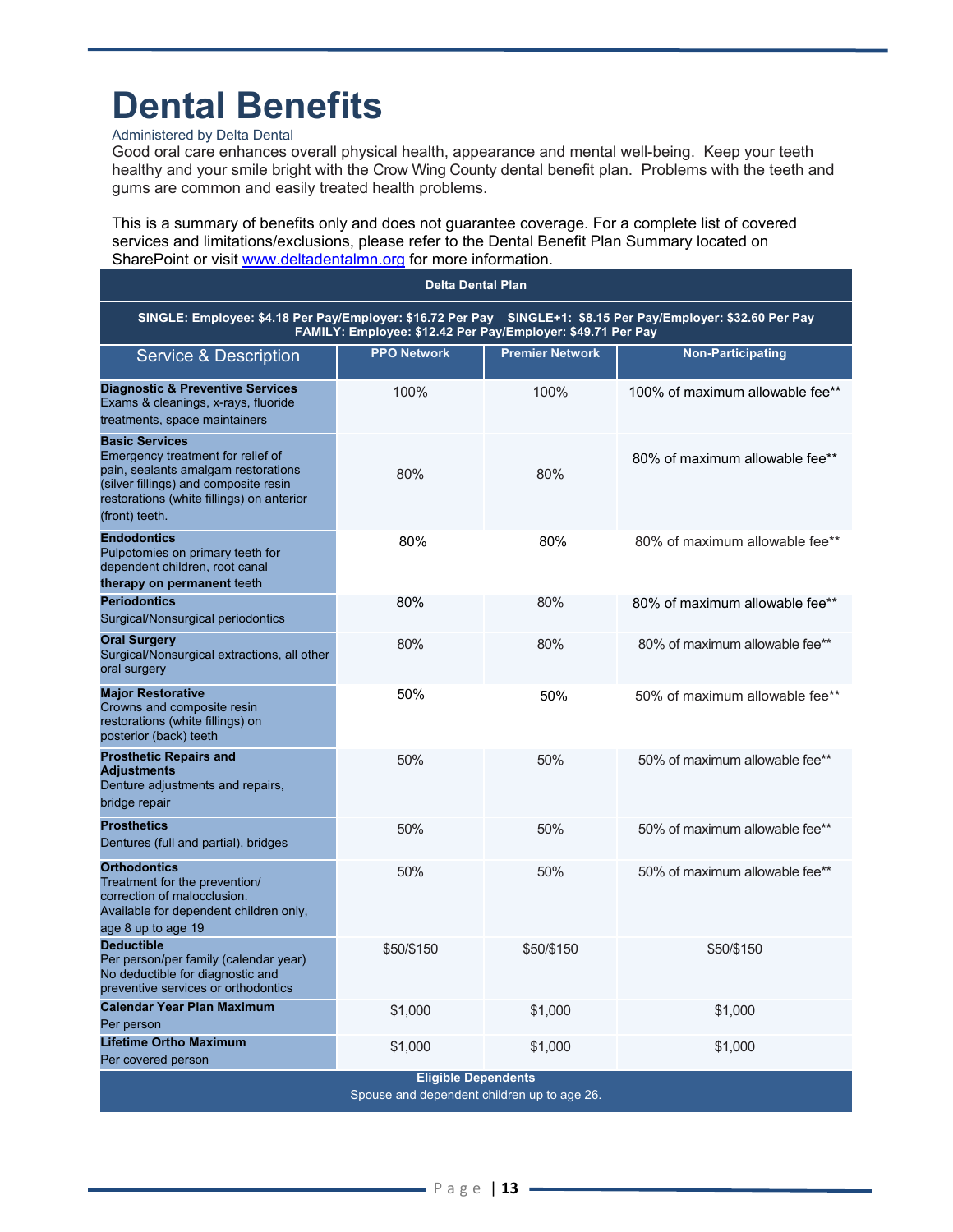# **Basic Life and AD&D Insurance**

#### Insured by Prudential

Life insurance provides financial security for the people who depend on you. Your beneficiaries will receive a lump-sum payment if you die while employed by Crow Wing County. The County provides basic life insurance of \$50,000 with an additional \$50,000 AD&D (Accidental Death & Dismemberment) at no cost to you; the monthly premium for this benefit is paid entirely by the County.

Employees may change their beneficiary information at any time during the year. To update your beneficiary information, please contact Human Resources.

# **Voluntary Life and AD&D Insurance**

#### Insured by Prudential

You may purchase life and AD&D insurance in addition to the county-provided coverage. You may also purchase life insurance for your dependents if you purchase additional coverage for yourself. You are guaranteed coverage without answering medical questions if you enroll when you are first eligible.

**For you:** Any multiple of \$5,000, Minimum of \$5,000 and maximum of \$500,000 or 5x your salary. **For your spouse:** Any multiple of \$5,000, Minimum amount of \$5,000 and Maximum amount not to exceed optional coverage on yourself but not to exceed \$250,000.

**For your dependent child(ren):** An amount of \$10,000 for each eligible child up to age 19. Children may remain covered to age 25 if they are a full-time student and wholly depends on you for support and maintenance.

### How to Enroll

Enrollment may occur as a new employee, during open enrollment or at the time of a qualifying life event. Once you have selected the amount of coverage that's right for you, your spouse and your children, simply fill out the Optional Life enrollment form provided by Human Resources. Please submit the form to Human Resources along with any Evidence of Insurability forms that may be required.

| <b>Optional Life Rates</b>                                                   |                                         |                                         |                                                     |  |
|------------------------------------------------------------------------------|-----------------------------------------|-----------------------------------------|-----------------------------------------------------|--|
| The rates are based on the Employees Age, or the Spouses age on January 1st. |                                         |                                         |                                                     |  |
| Age                                                                          | <b>Employee</b>                         | Child(ren)                              |                                                     |  |
|                                                                              | Monthly Cost per \$1,000 of<br>coverage | Monthly Cost per \$1,000 of<br>coverage | <b>Monthly Cost</b>                                 |  |
| <b>Under 25</b>                                                              | \$0.078                                 | \$0.06                                  |                                                     |  |
| $25 - 29$                                                                    | \$0.088                                 | \$0.07                                  |                                                     |  |
| $30 - 34$                                                                    | \$0.108                                 | \$0.09                                  | All Eligible Children:                              |  |
| $35 - 39$                                                                    | \$0.118                                 | \$0.10                                  | \$0.90                                              |  |
| $40 - 44$                                                                    | \$0.148                                 | \$0.13                                  | (eligible children are                              |  |
| $45 - 49$                                                                    | \$0.238                                 | \$0.22                                  | unmarried children 14<br>days to 19 years old or to |  |
| $50 - 54$                                                                    | \$0.398                                 | \$0.38                                  | age 25 if a full-time                               |  |
| $55 - 59$                                                                    | \$0.638                                 | \$0.62                                  | student)                                            |  |
| $60 - 64$                                                                    | \$0.778                                 | \$0.76                                  |                                                     |  |
| 65-69                                                                        | \$1.338                                 | \$1.32                                  |                                                     |  |
| 70-74                                                                        | \$2.088                                 | \$2.07                                  |                                                     |  |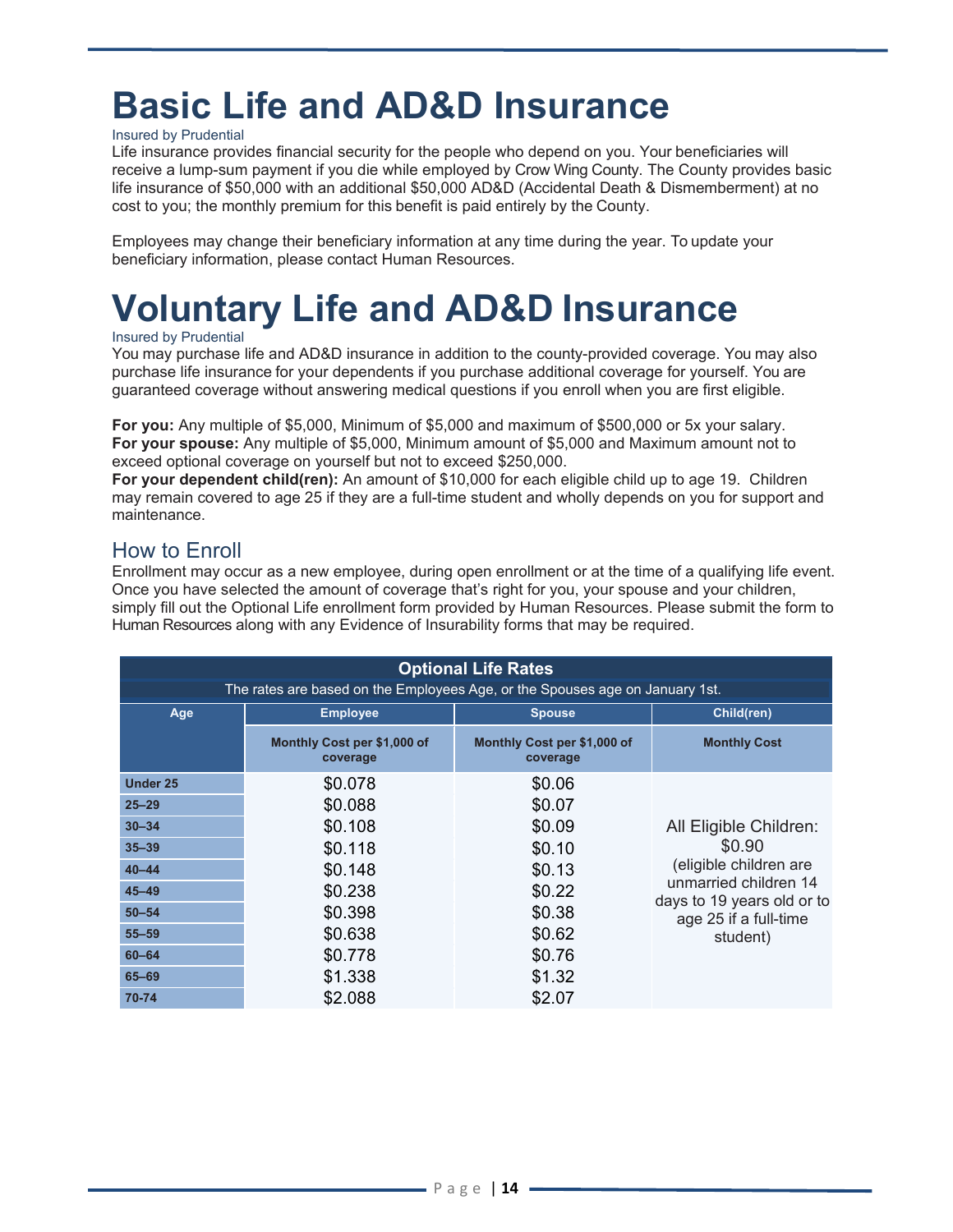# **PERA Term Life**

#### Administered by NCPERS

The Public Employee Retirement System of Minnesota (PERA) offers a supplemental survivor's benefit and insurance plan to enhance the financial security of its members. This voluntary decreasing term life plan is only \$16 per month and may be continued into retirement at the same low cost.

#### Advantages

- Guaranteed Acceptance no health questions asked
- 24/7 Coverage on or off the job
- Affordable \$16 a month regardless of your age
- Easy Payment by automatic payroll deduction

### Payment Examples:

- If an insured member at age 38 dies of natural causes, the beneficiary would receive \$100,000. If death is due to a covered accident, \$200,000 would be payable.
- If the spouse or domestic partner of a 42-year-old member dies, the member would receive \$18,000
- If a dependent child less than age 26 dies, the payment to the member would be  $$4,000$

For additional information about the NCPERs Life Insurance plan, or how to file a claim, contact 800.525.8056 or visit www.ncpersvoluntarylife.com/mn

|                    |                   | <b>MEMBER</b>                                                 |                     | <b>DEPENDENT</b>             |                |
|--------------------|-------------------|---------------------------------------------------------------|---------------------|------------------------------|----------------|
| Member's<br>Age at | Group<br>Term     | Group<br>Total<br>Accidental<br><b>Benefit For</b><br>Death & |                     | Group Term Life<br>Insurance |                |
| Time<br>of Claim   | Life<br>Insurance | <b>Dismemberment</b><br>Insurance                             | Accidental<br>Death | Spouse                       | Child(ren)     |
| Less than<br>25    | \$225,000         | \$100,000                                                     | \$325,000           | \$20,000                     |                |
| $25 - 29$          | \$170,000         | \$100,000                                                     | \$270,000           | \$20,000                     |                |
| $30 - 39$          | \$100,000         | \$100,000                                                     | \$200,000           | \$20,000                     |                |
| $40 - 44$          | \$65,000          | \$100,000                                                     | \$165,000           | \$18,000                     | \$4,000        |
| $45 - 49$          | \$40,000          | \$100,000                                                     | \$140,000           | \$15,000                     | (Live birth up |
| $50 - 54$          | \$30,000          | \$100,000                                                     | \$130,000           | \$10,000                     | to age 26)     |
| $55 - 59$          | \$18,000          | \$100,000                                                     | \$118,000           | \$7,000                      |                |
| $60 - 64$          | \$12,000          | \$100,000                                                     | \$112,000           | \$5,000                      |                |
| 65 and<br>over     | \$7,500           | \$7,500                                                       | \$15,000            | \$4,000                      |                |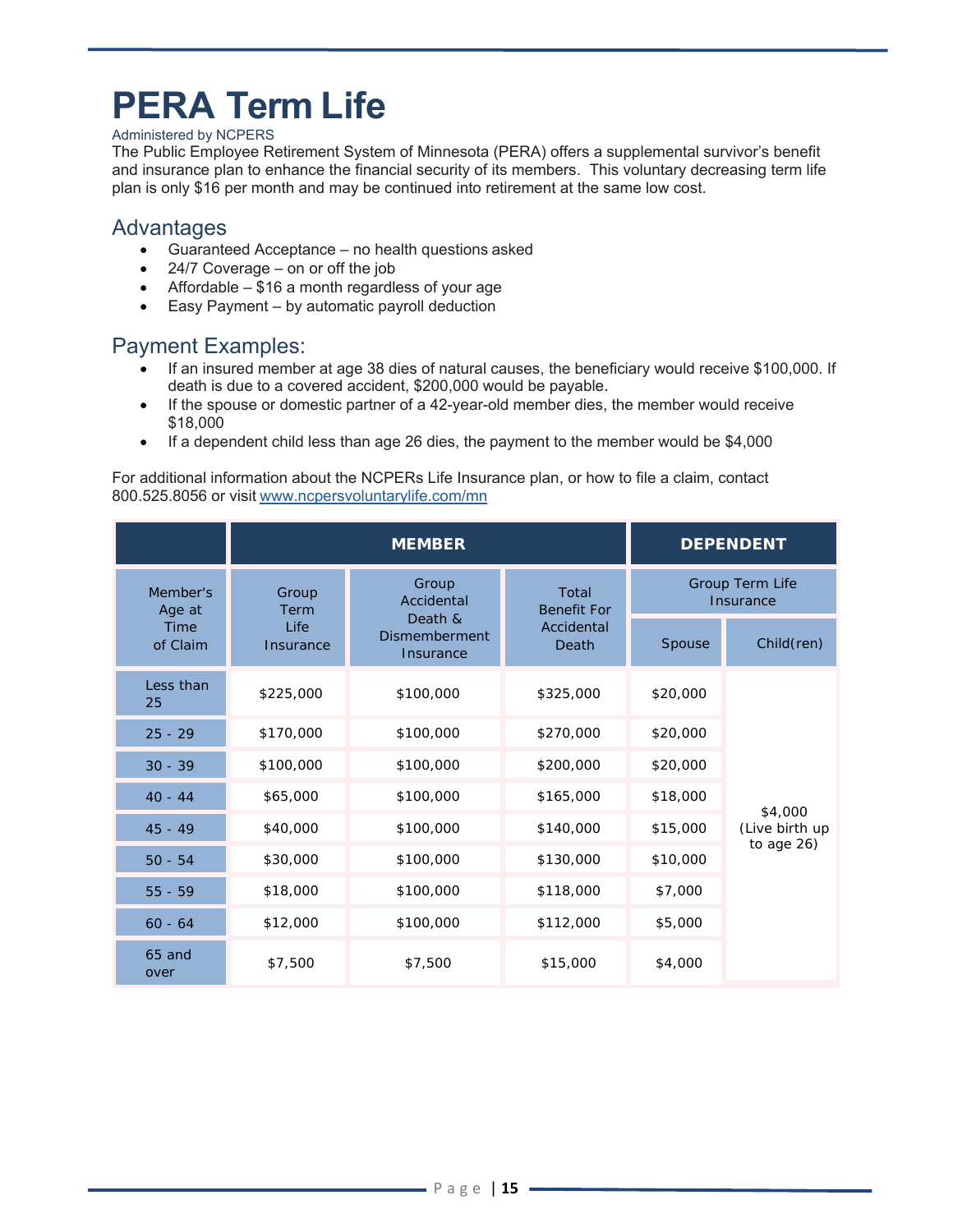# **Flexible Spending Accounts (FSAs)**

#### Administered by Further

You can save money on your health care and/or dependent day care expenses with an FSA. You set aside funds each pay period on a pre-tax basis and use them tax-free for qualified expenses. You pay no federal income or Social Security taxes on your contributions to an FSA. (That's where the savings comes in.) Your FSA contributions are deducted from your paycheck before taxes are withheld, so you save on income taxes and have more disposable income.

Depending on your VEBA/HSA elections, you may be eligible for a Full FSA or a Limited FSA. If you elect to have any money going into an HSA you are eligible for a Limited FSA which means you can only use those funds for dental and vision expenses.

- Healthcare Spending Limit: \$2,750
- Dependent Care Spending Limit: \$5,000

#### Here's How an FSA Works

- You decide the annual amount you want to contribute to either or both FSAs based on your expected health care and/or dependent childcare/elder care expenses.
- Your contributions are deducted from each paycheck before income and Social Security taxes, and deposited into your FSA.
- You are reimbursed from your FSA. So, you actually pay your expenses with tax-free dollars.
- If you are actively participating in an HSA your Medical FSA will be limited to dental and vision.

### How to Access Your Account Information

- Visit www.hellofurther.com
- Download the app (Further Mobile)
- Visit www.bluecrossmnonline.com



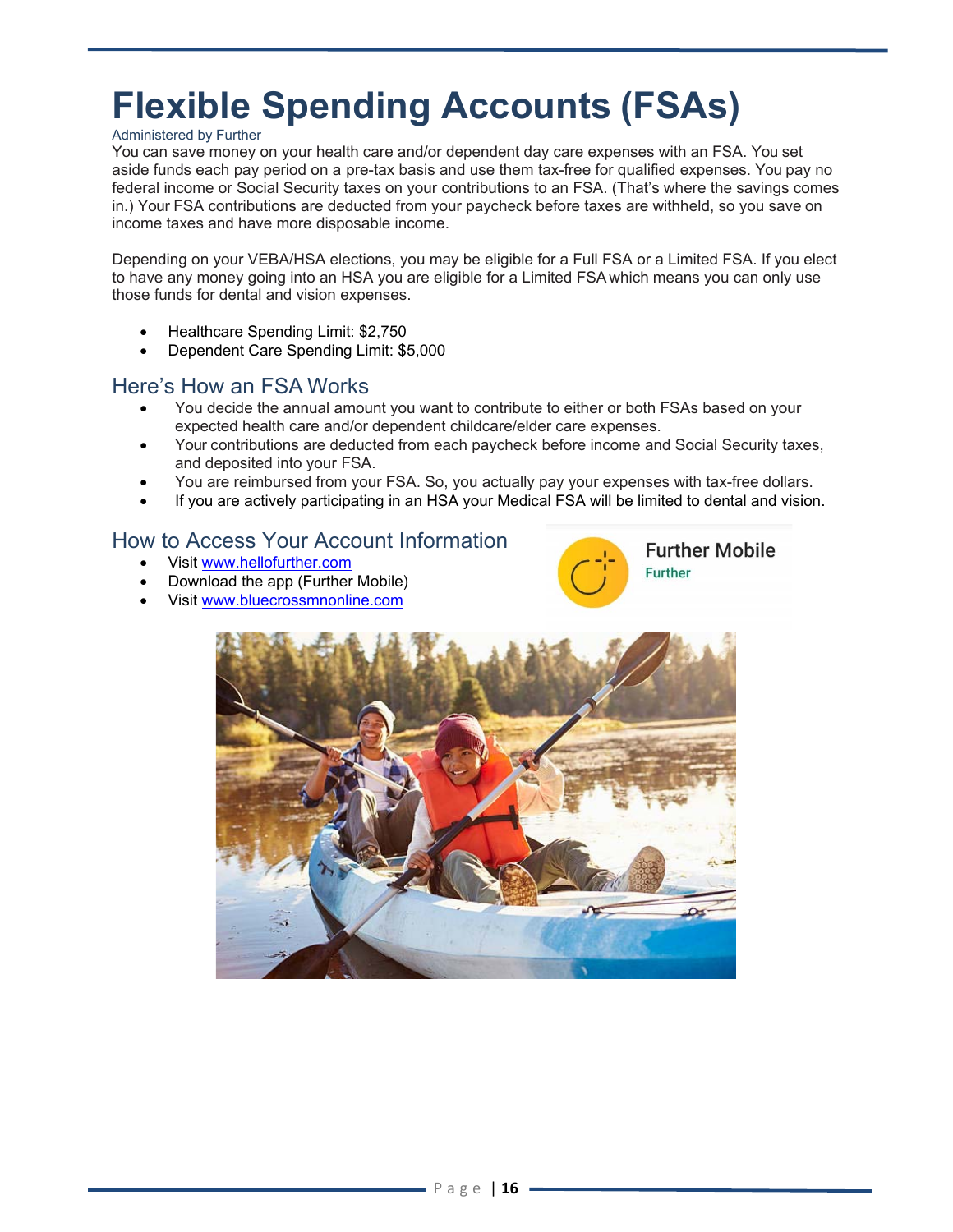# **Vision Plan**

Crow Wing County offers a voluntary vision plan that saves you money towards the purchase of contacts or glasses. Local in-network providers include Costco, Walmart, Pearle Vision and Associates in Eyecare. Additional providers include 1-800-CONTACTS and GLASSES.COM

| <b>Vision Plan</b>                                                               |                                                                                     |  |  |  |  |
|----------------------------------------------------------------------------------|-------------------------------------------------------------------------------------|--|--|--|--|
| <b>Service &amp; Description</b>                                                 | <b>Value Enhanced</b>                                                               |  |  |  |  |
| <b>Monthly cost</b>                                                              | <b>Single: \$5.85</b><br><b>Family: \$16.85</b><br>Single +1: \$10.96               |  |  |  |  |
| <b>Eye Exam</b>                                                                  | Covered in your health plan                                                         |  |  |  |  |
| <b>PRESCRIPTION GLASSES</b>                                                      | **Benefit available for eyeglass lenses or contact lenses<br>once every 12 months** |  |  |  |  |
| Lenses: Single vision, lined bifocal, trifocal, lenticular                       | 100% after \$10 copay                                                               |  |  |  |  |
| Frames: Two frame frequency options available                                    |                                                                                     |  |  |  |  |
| Davis Vision Exclusive Collection*                                               |                                                                                     |  |  |  |  |
| <b>Fashion Level</b>                                                             | $100\%$ - no copay                                                                  |  |  |  |  |
| Designer Level                                                                   | 100% - no copay                                                                     |  |  |  |  |
| <b>Premier Level</b>                                                             | 100% - \$25 copay                                                                   |  |  |  |  |
| <b>Non-Davis Vision Exclusive Collection</b>                                     |                                                                                     |  |  |  |  |
| <b>VisionWorks Series</b>                                                        |                                                                                     |  |  |  |  |
|                                                                                  | No copay, plan pays up to \$180 plus 20% of the remaining<br>$costs^{**}$           |  |  |  |  |
| Frames available from other participating retailers                              | No copay, plan pays up to \$130 plus 20% of the remaining<br>costs**                |  |  |  |  |
| <b>EYEGLASS ENHANCEMENTS</b>                                                     |                                                                                     |  |  |  |  |
| Tinting of plastic lenses                                                        | Member pays: \$20                                                                   |  |  |  |  |
| Scratch-resistent coating                                                        | Standard: \$0 / Premium: \$30                                                       |  |  |  |  |
| Polycarbonate lenses                                                             |                                                                                     |  |  |  |  |
| **Dependent children, monocular patients and those                               | Member pays: \$0                                                                    |  |  |  |  |
| with a prescription of $+$ / - 6.00 or greater                                   |                                                                                     |  |  |  |  |
| ** Adults                                                                        |                                                                                     |  |  |  |  |
| Ultraviolet coating                                                              | Member pays: \$30                                                                   |  |  |  |  |
| Antireflective coating                                                           | Member pays: \$12                                                                   |  |  |  |  |
|                                                                                  | Standard: \$35 / Premium: \$48<br>Ultra: \$60 / Ultimate: \$85                      |  |  |  |  |
| Progressive lenses                                                               | Standard: \$50 / Premium: \$90                                                      |  |  |  |  |
|                                                                                  | Ultra: \$140 / Ultimate: \$175                                                      |  |  |  |  |
| High-index lenses                                                                | Member pays: \$55 / \$120                                                           |  |  |  |  |
| <b>Polarized lenses</b>                                                          | Member pays: \$75                                                                   |  |  |  |  |
| Plastic photochromic lenses                                                      | Member Pays: \$65                                                                   |  |  |  |  |
| Scratch protection lenses                                                        | Single vision: \$20                                                                 |  |  |  |  |
|                                                                                  |                                                                                     |  |  |  |  |
| <b>CONTACT LENSES</b>                                                            | **Benefit available for eyeglass lenses or contact lenses                           |  |  |  |  |
|                                                                                  | once every 12 months**                                                              |  |  |  |  |
| <b>Collection contact lenses</b>                                                 |                                                                                     |  |  |  |  |
| <b>Disposable</b>                                                                | Up to 4 boxes/multi-packs                                                           |  |  |  |  |
| Non-disposable                                                                   | Up to 2 boxes/multi-packs                                                           |  |  |  |  |
|                                                                                  |                                                                                     |  |  |  |  |
| Evaluation, fitting and follow-up care                                           | 100% after \$10 copay                                                               |  |  |  |  |
| <b>Non-collection contact lenses allowance</b>                                   | Plan pays \$130 plus 15% of remaining costs**                                       |  |  |  |  |
| Evaluation, fitting and follow-up care for standard                              |                                                                                     |  |  |  |  |
| lenses                                                                           | 100% after \$10 copay                                                               |  |  |  |  |
| Evaluation, fitting and follow-up care for specialty<br>lenses                   | \$10 copay, after copay, plan pays up to \$60 plus 15% of<br>remaining costs**      |  |  |  |  |
|                                                                                  |                                                                                     |  |  |  |  |
| Visually required contact lenses (preauthorization required)<br><b>Materials</b> | 100%                                                                                |  |  |  |  |
|                                                                                  |                                                                                     |  |  |  |  |
| Evaluation, fitting and follow-up care                                           | 100% after \$10 copay                                                               |  |  |  |  |
|                                                                                  |                                                                                     |  |  |  |  |
| <b>Eligible Dependents</b>                                                       |                                                                                     |  |  |  |  |
|                                                                                  | Spouse and dependent children up to age 26                                          |  |  |  |  |
|                                                                                  |                                                                                     |  |  |  |  |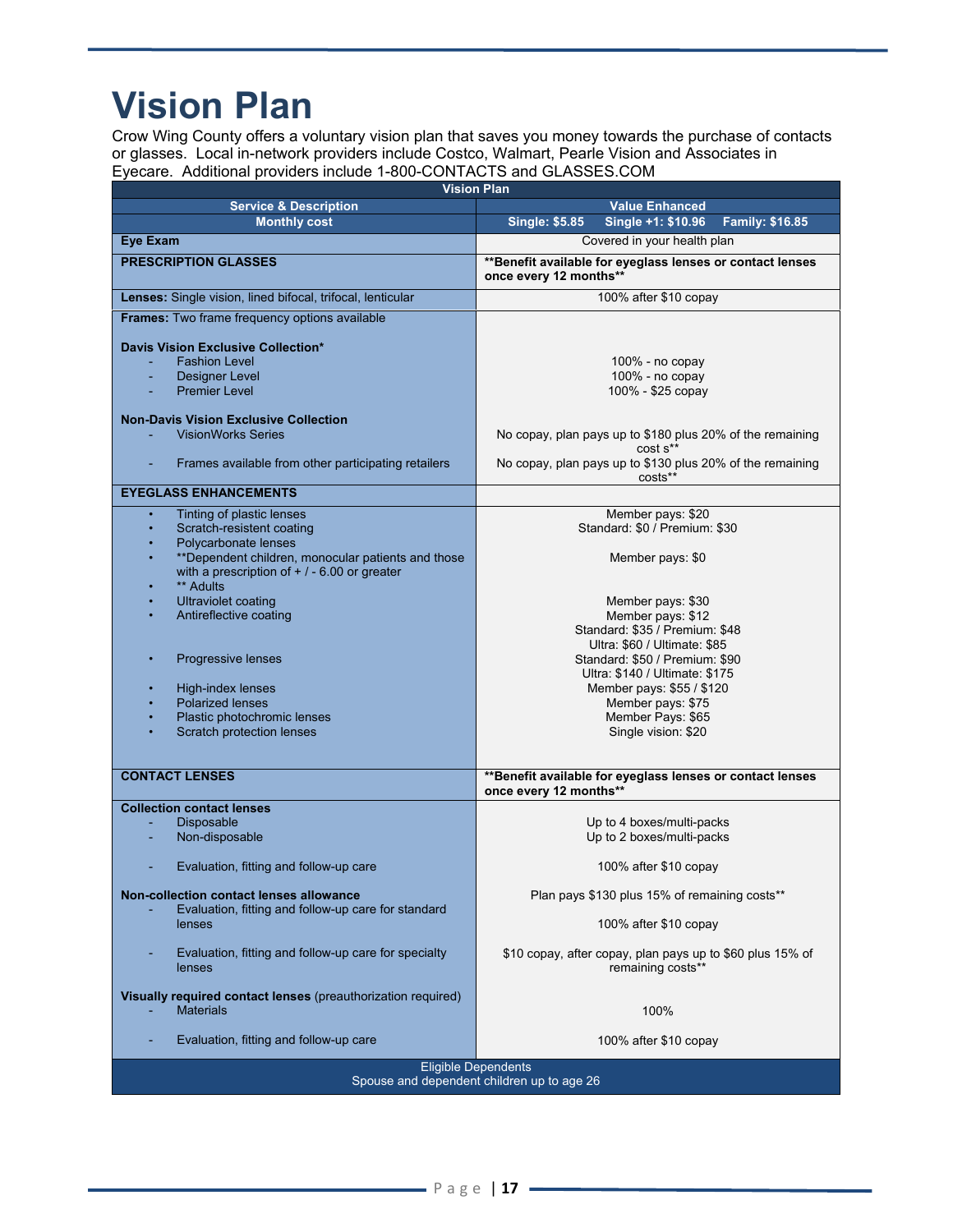# **Disability Insurance**

Meeting your basic living expenses can be a real challenge if you become disabled. Your options may be limited to personal savings, spousal income and possibly Social Security. Disability insurance provides protection for your most valuable asset—your ability to earn an income. Disability insurance provides income replacement benefits for you in the event you are unable to work due to an accident or sickness.

Employees regularly scheduled to work 30 or more hours per week are eligible for both short-term and long-term disability benefits after 6 months of employment. Disability insurance is provided at no cost to the employee. Please contact your HR department for full details.

## Short-Term Disability Insurance

#### Insured by Crow Wing County

Benefits begin on the first day following the earlier of 14 consecutive calendar days of absence or the equivalent of 80 scheduled work hours lost within a 14 consecutive calendar day period attributable to a qualifying disability. The benefit provides income replacement of up to 50% of regular pay subject to a maximum limit of \$1,000 per week. The benefit continues for the duration of the qualifying disability up to a maximum of twelve weeks, the onset of LTD benefits or the employees release to return to work in their pre-disability assignment or a modified duty assignment providing such assignment is available.

### Long-Term Disability Insurance

#### Insured by Prudential

A Long-Term Disability plan is provided for regular full-time and part-time staff working at least 30 hours per week following the completion of a six-month eligibility period. The plan pays 50% of salary up to a maximum of \$4,000 per month and begins following the 90<sup>th</sup> day of total disability. The maximum benefits duration is up to the social security normal retirement date.

# **Public Employees Retirement Association (PERA)**

As a PERA member, you contribute a percentage of every paycheck to PERA. In exchange, we provide you a lifetime benefit. Unlike most retirement plans today; traditional pension plans like PERA – also known as defined benefit or DB plans – provide you with the security of a lifetime benefit.

|                       | <b>Member</b><br>Contribution | Employer<br><b>Contribution</b> | Vesting Schedule*                                          | <b>Full Retirement Eligible</b>                                                                     |
|-----------------------|-------------------------------|---------------------------------|------------------------------------------------------------|-----------------------------------------------------------------------------------------------------|
| Coordinated<br>Plan   | 6.50%<br>of Salary            | 7.50%<br>of Salary              | 100% after 5 years                                         | Full retirement age under Social<br>Security (but no later than age 66)<br>and one year of service. |
| Corrections<br>Plan   | 5.83%<br>of Salary            | 8.75%<br>of Salary              | 50% after 5 years; +10% per year<br>until 100% at 10 years | Age 55+ and fully vested; OR<br>Social Security age and one year<br>of service                      |
| Police & Fire<br>Plan | 11.8%<br>of Salary            | 17.7%<br>of Salary              | 50% after 10 years; +5% per year<br>until 100% at 20 years | Age 55+ and fully vested; OR<br>Social Security age and one year<br>of service                      |

\*Being vested means you qualify for benefits at the minimum allowable age. Vesting and full retirement details shown are applicable to new PERA members and may vary for members who first entered the plan at an earlier date.

### How to Access Your Account Information

• Visit www.mnpera.org and click on My PERA Login.

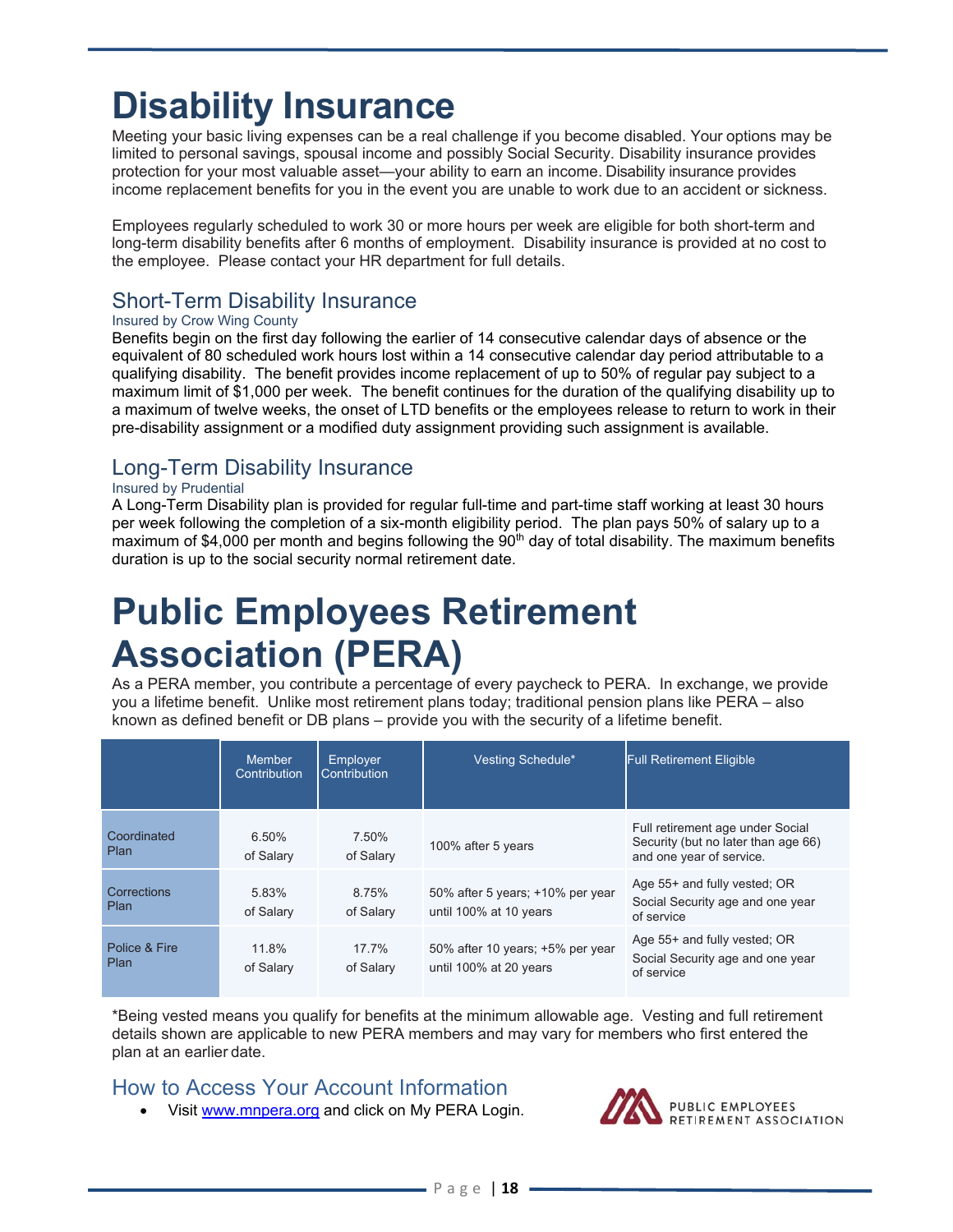# **Health Care Savings Plan (HCSP)**

#### Administered through MSRS

The HCSP is a post-retirement health care savings plan sponsored by the employer that allows employees to save money to pay medical expenses and/or health insurance premiums after termination of public service. Participation in these programs depends on the employee's union contract.

#### How to Access Your Account Information

 Visit www.msrs.state.mn.us/home and Login to your account.



# **MN Deferred Compensation Plan (MNDCP)**

#### Available through MSRS

The Minnesota Deferred Compensation Plan (MNDCP) is a voluntary savings plan intended for long-term investing for retirement. Authorized under Section 457 of the Internal Revenue Code, the MNDCP is a smart and easy way to supplement retirement income from your Minnesota public pension and Social Security benefits.

### **Contributions**

You may contribute to your MNDCP on a pre-tax or post-tax basis through payroll deduction. You can enroll or make changes to this plan at any time – there is no "open enrollment" period for Deferred Compensation. Contact Human Resources for an enrollment packet or visit www.msrs.state.mn.us.

### Annual Limits

Total annual contributions to the plan cannot exceed statutory limitations. 2022: Annual Contribution Limit (Normal Deferral):  $$20,500$ <br>"Age 50" Catch Up Limit (Additional \$6.000): \$26.000 "Age 50" Catch Up Limit (Additional \$6,000): "Pre-Retirement" Catch Up Limit (Double Normal Deferral): \$39,000

The "age 50" catch-up provision increases the annual 457 contribution limits for participants who are 50 or older. The "pre-retirement" catch-up provision allows eligible participants to make up for years in which they did not contribute the maximum that they were allowed. Using this provision, they can contribute up to double the regular contribution limit for a period of three years immediately preceding their declared normal retirement age. Participants cannot use both types of catch-up provisions in the same calendar year. Contact Minnesota State Retirement System (MSRS) at 800-657-5757 to determine your catch-up provision eligibility.

#### **Investments**

As a participant in the MNDCP, you have access to a wide range of investment options selected by the Plan. Keep in mind that investing involves market risk, including possible loss of principal. To learn more about your investment options visit www.msrs.state.mn.us or call 800-657-5757.

#### How to Access Your Account Information

Visit www.msrs.state.mn.us/home and Login to your account.

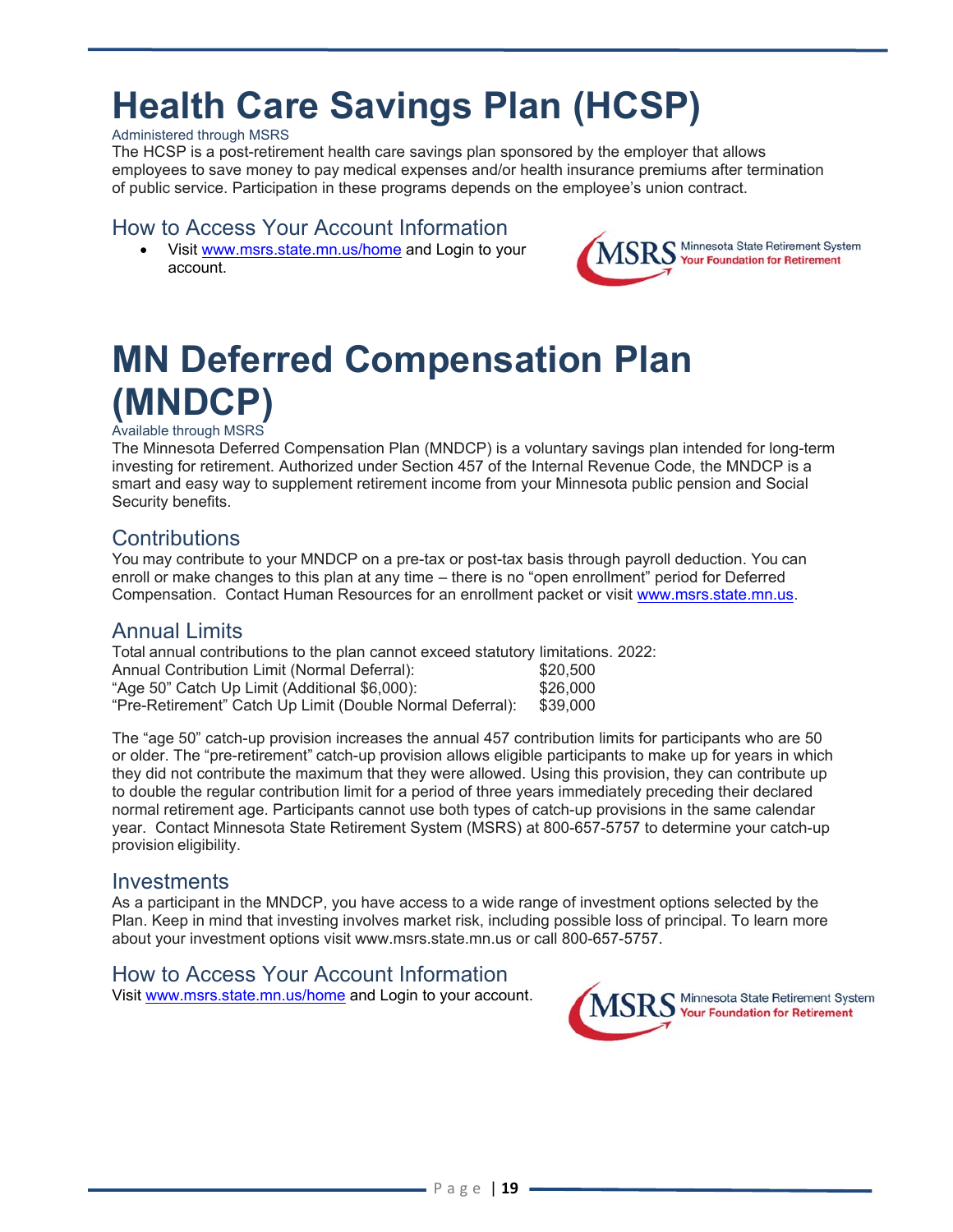# **Paid Time Off (PTO)**

| Years of Service Days Earned | Per Month | <b>Hours</b><br><b>Month</b> | <b>Days</b><br><b>Earned per Earned per</b><br>Year | <b>Hours</b><br><b>Earned per</b><br>Year |
|------------------------------|-----------|------------------------------|-----------------------------------------------------|-------------------------------------------|
| $0 - 3$                      | 1.75      | 14                           | 21                                                  | 168                                       |
| $4-5$                        | 2.00      | 16                           | 24                                                  | 192                                       |
| $6-7$                        | 2.25      | 18                           | 27                                                  | 216                                       |
| $8 - 15$                     | 2.50      | 20                           | 30                                                  | 240                                       |
| 16-19                        | 2.75      | 22                           | 33                                                  | 264                                       |
| $20+$                        | 2.83      | 22.67                        | 34                                                  | 272                                       |

\* Employees may carry over up to 480 hours of PTO.

# **Paid Holidays**

- New Year's Day
- Martin Luther King Day
- President's Day
- Memorial Day
- Independence Day
- Labor Day

Thanksgiving Day

Veteran's Day

- Day after Thanksgiving
- Christmas Eve Day (4 hours)
- Christmas Day

# **Funeral Leave**

Employees have paid funeral leave of absence up to 3 days or a maximum of 24 hours for the death of an immediate family member.

## **Employee Wellness/Assistance**

## Employee Assistance Program (6 FREE sessions)

#### MCIT (SandCreek)

Whether you or your family need help with your personal life or are having issues at work, the County's Employee Assistance program (EAP) is here for you. Call 24/7 for help from a counselor finding child care, dealing with a loss, finding community resources and more.

EAP counselors are ready to give you the type of support you need. Just call and they will listen to your concerns, give you guidance and help you find solutions that are right for you. Here are just a few things they can help you with:

- Marital/Personal relationships
- Substance abuse
- Balancing work and family
- Financial concerns
- Mental and emotional health
- Grief and loss
- Job stress

### Omada

 Omada is a digital lifestyle change program. They combine the latest technology with ongoing support so you can make the changes that matter most – whether that's around eating, activity, sleep or stress. It's an approach shown to help you lose weight and reduce the risks of type 1 & 2 diabetes and heart disease. To get started visit https://go.omadahealth.com/mhc

### Learn to Live

 If you're experiencing insomnia, stress, excessive worry or depression, Learn to Live is an online cognitive behavioral program that can help you work through those issues when and where it's convenient for you — and it's proven to work. To get started, visit www.learntolive.com/partners and use code MHC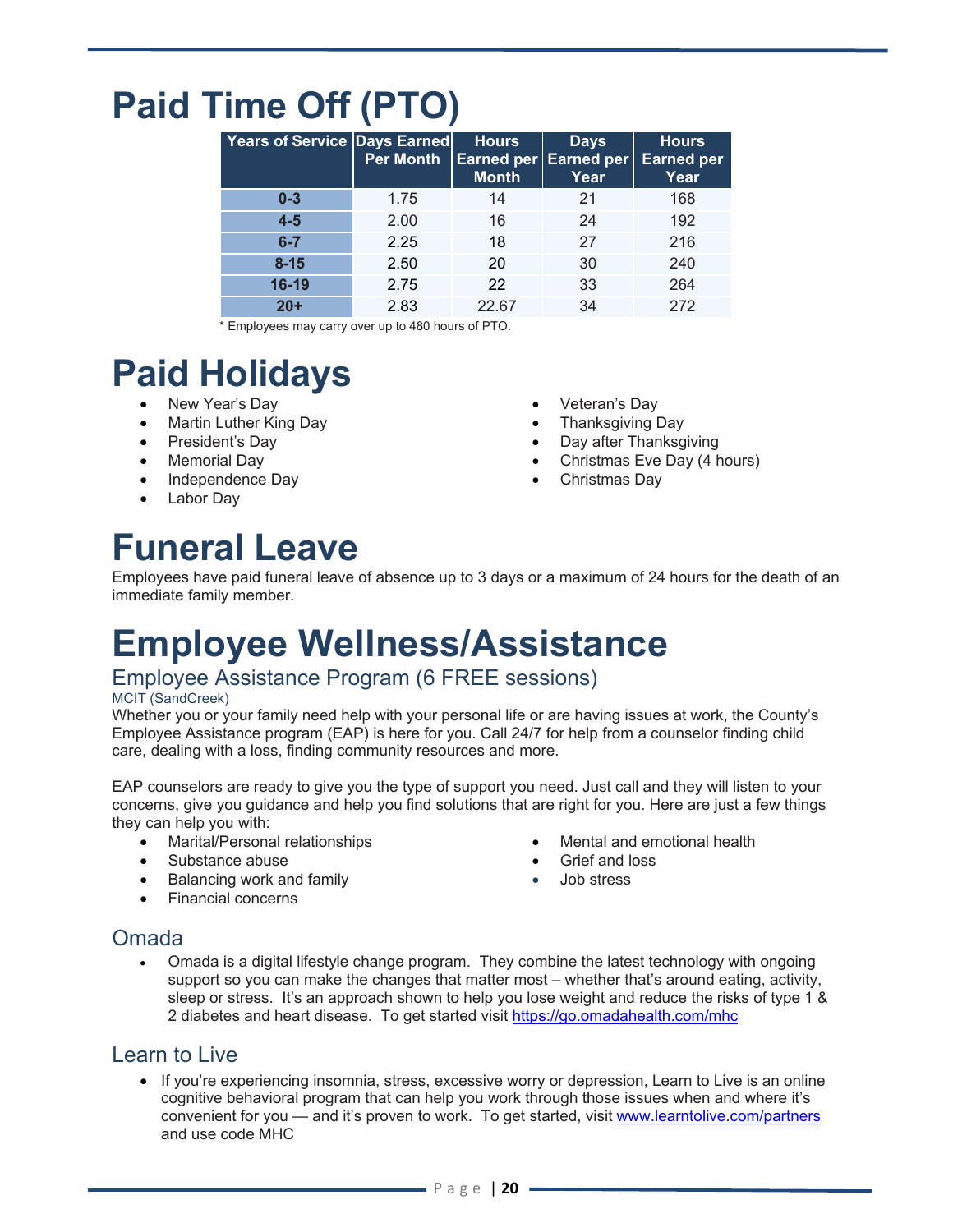### Sharecare Fitness Incentive

- Employees enrolled in a county sponsored Blue Cross Blue Shield health plan may earn a \$20 gift card per month (up to 2 individuals in household) if they track the equivalent of 10,000 steps per day for 21 days. Log into your BCBS online portal at www.bluecrossmnonline.com to get started.
- Sharecare is a digital health solution that helps people manage all their health in one place. Best of all, the Sharecare app is tested and proven to drive sustained engagement and improve outcomes. By tapping into the world's largest collective health IQ, members receive personalized insights, information, daily tracking, innovative programs, and one-of-a-kind tools to live their healthiest lives. All in a totally secure, easy-to-use environment. This app has an AskMD option which allows you to get answers to what might be bothering you and help you prepare for a visit with a doctor.

### Fit Kits

 Fit kits are take home kits that include exercise equipment. It was set up by the Crow Wing County Wellness Committee. The contents of the storage bin kit include exercise mats, foam rollers, yoga blocks, stability ball (with pump), resistance bands, sliders, wrist and ankle weights, sanitary wipes, and instructional guides. These kits can be checked out by contacting HR or a WE Committee member.

### Blue365

 Blue365 offers premier health and wellness discounts and is free to join. Available to employees with BCBS Insurance Coverage. www.blue365deals.com/BCBSMN

## **Other Perks**

### Tuition Reimbursement

- Employees may get reimbursed up to \$5,250 each year
- Reimbursement covers tuition for job-related classes, online courses, seminars, and workshops
- Tuition must be for accredited colleges, universities or other approved organizations

## Loan Forgiveness Program

- Employees with federal student loans may be able to get relief from their remaining debt
- A federal program offers public and not-for-profit employees loan forgiveness
- Covers certain types of federal student loans and under certain conditions
- For more information visit https://studentaid.ed.gov/sa/repay-loans/forgivenesscancellation/public-service

#### MN Benefits Association

 Offers benefits like scholarships, auto lease and purchase program, auto insurance, pet insurance, and long term care insurance. Visit http://minnesotabenefitsassociation.org/

### MN College Savings Plan

 State of MN official Section 529 college savings plan – can use it to save for future higher education costs https://www.mnsaves.org/

### Mobile Phone Plan Discount

- Employees can get a discounted rate with some mobile providers
- Contact your provider to see if you are eligible